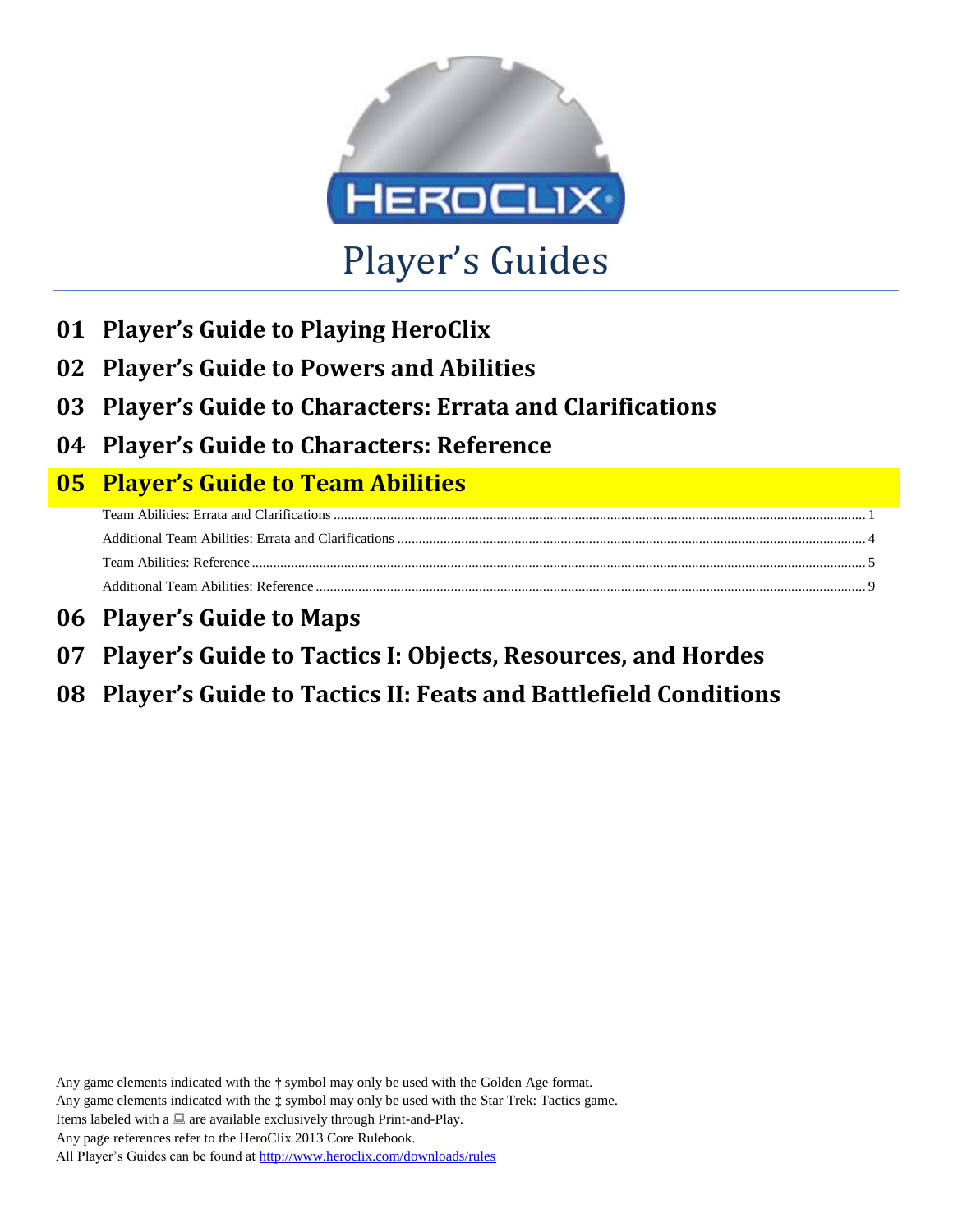## <span id="page-1-0"></span>**Team Abilities: Errata and Clarifications**

## **General**

Any team abilities that refer to a "team member" actually refer to "a character using this team ability."

## **2000 AD†**

The choice of opposing team ability or character is made for the entire team. Once the choice is made, all characters with this team ability get the bonus against that team/character.

If a wild card uses this team ability, they must use the same opposing team ability/character selected for the rest of the characters using this team ability.

Designating a single character for this team ability grants the bonus only against that single character, even if more than one of that character is in play.

## **ARACHNOS†**

This team ability reads: "When a character using the Arachnos team ability takes damage from an attack, the attacker is dealt 1 unavoidable damage. This damage is not an attack."

Clarifications: *see Mystics*

#### **AVENGERS**

Clarifications: *see Free Moves*

## **BATMAN ENEMY**

Clarifications: see Sinister Syndicate.

## **BROTHERHOOD OF MUTANTS**

Clarifications: *see Free Moves*

## **CRIME SYNDICATE**

The character using this team ability is subject to all the standard rules regarding Probability Control with the additional requirement of placing a token on a character in order to use the ability.

## **CROSSGEN†**

This team ability reads: "When a character using the Crossgen team ability takes damage from an attack, the attacker is dealt 1 unavoidable damage. This damage is not an attack."

Clarifications: *see Mystics*

## **CRUSADE†**

The attack roll does not need to be successful in order to generate knock back.

If a Crusade team member's Energy Explosion attack is unsuccessful against a target, but doubles are rolled, then the Crusade ability will generate knock back only for the missed target. If a Crusade team

member's Energy Explosion is successful against a target, but unsuccessful against an adjacent figure, Crusade's ability will also generate knock back against the adjacent figures.

## **DEFENDERS**

The Defenders team ability works in the same manner as the "Defend" power, except that it can only be used with other Defenders team members.

This team ability can be used during Support.

#### **Free Moves**

When a character with this team ability is given a move action, that action does not get subtracted from the players action pool for that turn. The acting character is still assigned a token and would be dealt pushing damage as normal, if this is not their first token.

This team ability does not alter what kinds of actions can be assigned to the character. If it has been carried this turn, you could not assign it a move action, as it is "free". It is not a free action, it is an action which is free from the perspective of your action pool (the number of actions you can assign on a turn).

If a character with this team ability is given a move action that requires break away, it may still use this ability. On a failed break away roll, it would still get a token and the action will not come from the action pool.

## **GUARDIANS OF THE GLOBE†**

If doubles are rolled for a no damage attack (such as Mind Control), a token would still be given to the target(s).

If a character using this team ability rolls doubles while using Incapacitate, then the target character will get 2 tokens if they currently have 0.

If a character using this team ability rolls doubles while using Quake, the target characters would not be knocked back, but would receive a token instead.

If a character with this team ability rolls doubles while using Energy Explosion, hit targeted characters would receive a token while untargeted hit characters would be knocked back normally.

If a target character would normally ignore knock back, they would still receive a token as a result of this team ability.

#### **HYDRA**

This team ability reads: "When this character is adjacent to a friendly character making a ranged combat attack, modify the target's defense value by -1 if the target is within line of fire of this character."

#### **HYPERTIME**

If a character fails its roll while trying to become adjacent to the Hypertime team member, it may continue its move from the current position. If there are no legal squares in which the character that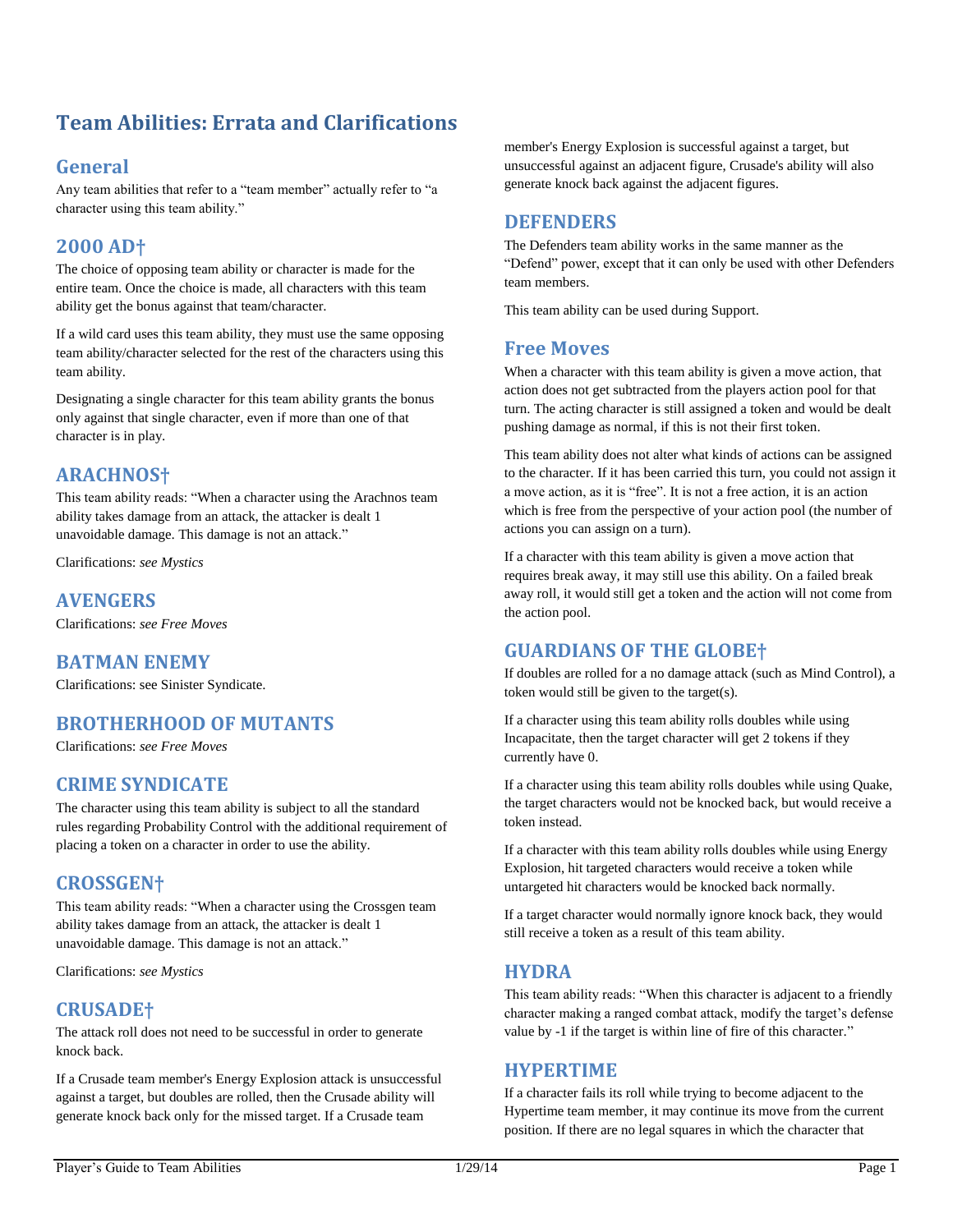failed its roll against the Hypertime team ability may move, the character must end its movement in the first available legal square along the path it took when moving adjacent to the Hypertime team member, even if that square is the square in which the character began its movement.

This team ability only applies when a character goes from not being adjacent to a Hypertime character to becoming adjacent to a Hypertime character. If one is adjacent to a Hypertime character at the beginning of an action, for example, and rolls successfully for break away, then a Hypertime roll would not be necessary if the character moves and maintains adjacency to that Hypertime character.

When attempting to move into adjacency with two or more opposing characters using this team ability, one roll is made.

The character attempting to move into adjacency is the character which makes the roll.

## **JUSTICE LEAGUE**

Clarifications: *see Free Moves*

## **JUSTICE SOCIETY**

Clarifications: *see Defenders*

## **MASTERS OF EVIL**

The damage applied to a character with this team ability on the third turn it acts is not pushing damage. Willpower (or other effects that allow a character to ignore pushing damage) would not apply to the unavoidable damage this team ability generates.

The second action a character with this team ability takes is normal pushing damage, for which Willpower and other similar effects would work fine.

## **MYSTICS**

As the damage from this team ability is not an attack, it would not cause retaliation damage if it were applied to another Mystics character.

This team ability would still activate as the character is KO'd.

If a Mystics character somehow deals damages to itself in an attack, it will still activate and damage itself.

## **POLICE**

Clarifications: *see Hydra*

## **POWER COSMIC**

Powers that allow you to ignore other powers would still be effective against a character using this team ability. Exploit Weakness, for example, does not counter damage reducing powers, but ignores them, so it would still work against a character with this team ability.

## **QUINTESSENCE**

Clarifications: see Power Cosmic.

## **S.H.I.E.L.D.**

Multiple S.H.I.E.L.D. characters can be used to provide multiple bonuses to a single friendly character. These bonuses are always subject to the Rule of Three.

The S.H.I.E.L.D. character does not have to have a line of fire to the target in order to use this ability.

## **SINISTER SYNDICATE**

The Sinister Syndicate team ability works in the same manner as the "Defend" power, except that it can only be used with other Sinister Syndicate team members and it applies to attack value rather than defense value.

This team ability can be used during Support.

## **SUICIDE SQUAD**

The team ability will activate for each adjacent friendly character KO'd.

## **SUPERMAN ENEMY**

This power can be used for each set of adjacent Superman Enemy characters. For example, if you have three Superman Enemy characters all adjacent to one another, with point values 75, 60, and 44, there are three potential pairs: 1) 75/60, 2) 75/44, and 3) 60/44. 75 is higher than 60, so 75 gets to use Outwit. 75 is higher than 44, but 75 already can use Outwit—it can't use it again. 60 is higher than 44, so 60 can use Outwit.

#### **TITANS**

Clarifications: *see X-Men*

## **TOP COW†**

Clarifications: *see Free Moves*

## **ULTIMATE X-MEN**

Each team member chooses an opposing team ability or character. This choice is made on a character by character basis, and may be different from other members of the team.

If a wild card uses this team ability, they may select their own target team ability/figure for the bonus. Once the choice is made, the wild card may not change that selection even if they use a different team ability.

Designating a single character for this team ability grants the bonus only against that single character, even if more than one of that character is in play.

## **Wild Cards**

If the last character on a force possessing a team ability is KO'd, or all instances of the team ability are lost, countered, or otherwise absent, any wild card characters that are currently using the team ability can continue to use it until the end of that action. With the start of the next action, that team ability is not able to be used.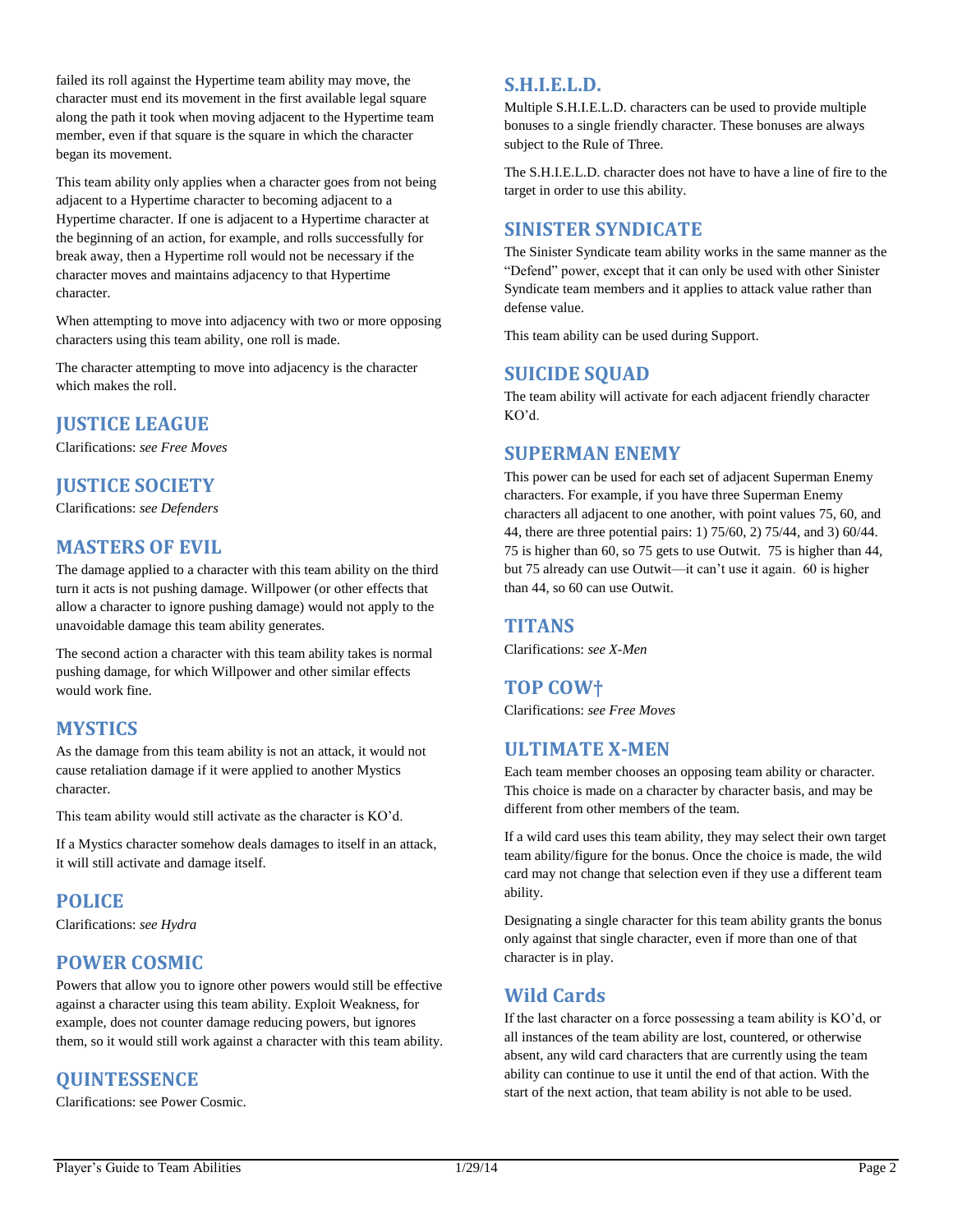A wild card can only use a team ability that is possessed by a friendly character on their force. It can't use a team ability that another character is able to use (but does not possess).

When using another team ability, a wild card team member is considered part of that team for team ability purposes; for everything else, it is a member of the team printed on its base.

The rule regarding using only one team ability per action refers only to the usage of the wild card team ability. If a character is a wild card and also is a member of another team, it can essentially use 2 team abilities as it can use its natural team ability as well as its wild card team ability.

If a character is a wild card in addition to another team ability, being a wild card does not affect their ability to use that other team ability in any way.

Wild cards can't use a team ability if they are already using an identical mechanic through another game effect.

## **X-MEN**

In order for a character to use the X-Men team ability, the adjacent character must be able to be healed.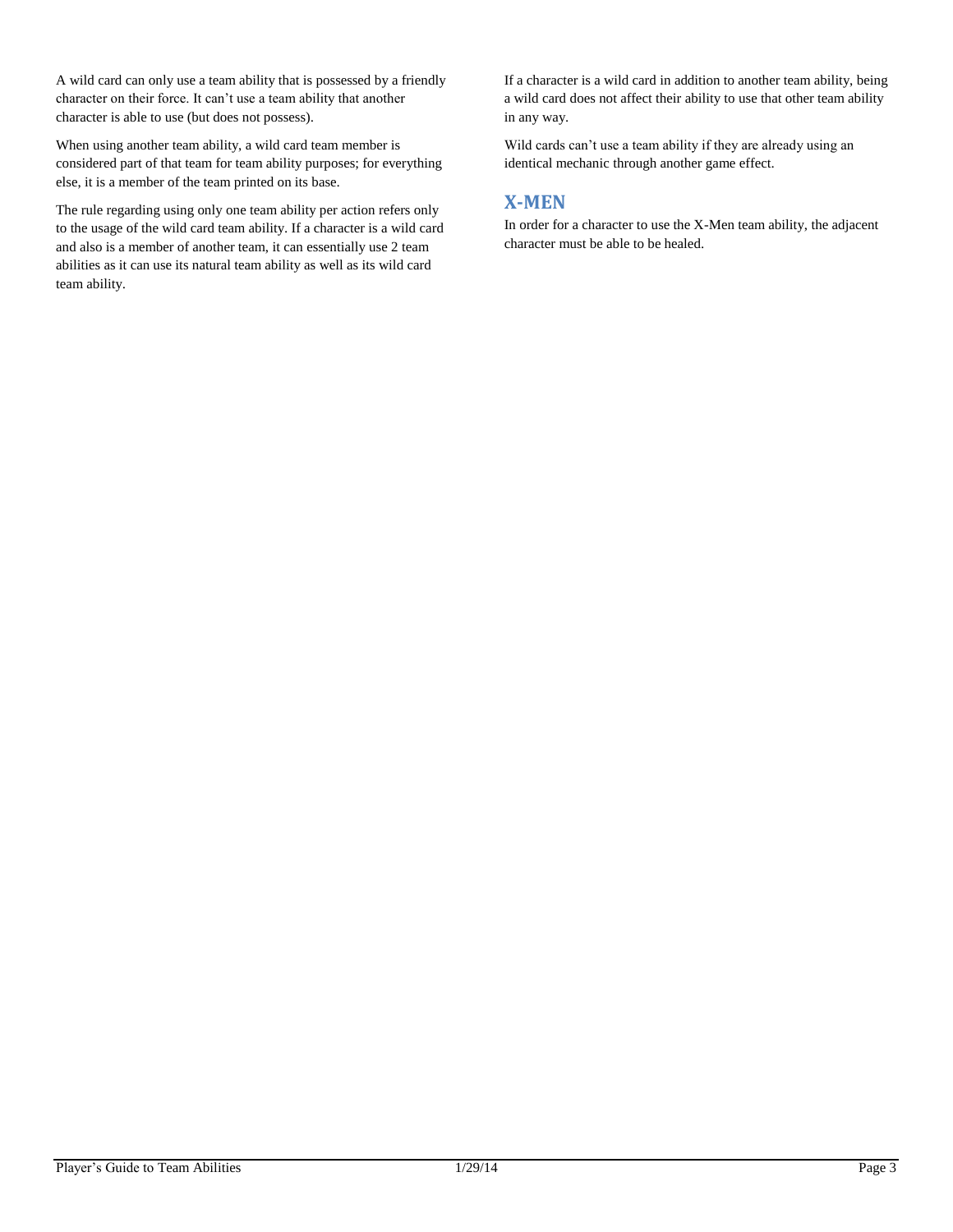## <span id="page-4-0"></span>**Additional Team Abilities: Errata and Clarifications**

## **General**

Print and Play: For WizKids events, players can print any legitimate copy of a cardboard element from HeroClix. The printed version must not be functionally different from a legal WizKids-released version of the element.

Additional Team Abilities must be used and costed for all qualified team members on your force.

Additional Team Abilities can't be used by a character during a free action granted by being successfully hit with Mind Control.

Unless an Additional Team Ability says otherwise, the team ability it grants is in addition to any other team ability the character can currently use.

Additional Team Abilities printed on character cards must still be assigned to characters for their separate point cost. (They are not "built in" to those characters' point values) They follow all normal rules of Additional Team Abilities, including being assigned to all qualifying characters on your force.

## **GUARDIANS OF THE GALAXY**

Remove the following text from this additional team ability: "All characters on your force with the Guardians of the Galaxy keyword are assigned this feat and have the following team ability instead of any other team ability:"

## **HYDRA DEEP SCIENCE DIVISION**

The minimum squares is determined after all adjustments are applied.

This team ability reads: "When an opposing character uses Outwit, Perplex, or Probability Control, modify its range value by -1 for each friendly character using this team ability. Reduce the minimum range value by the same amount, but no lower than 1."

#### **INTELLIGENCIA**

This team ability reads: "If no friendly character is affected by an opponent's Outwit and/or Perplex, friendly characters that can use Outwit and/or Perplex and all characters using this team ability modify their range values by +2."

## **JUSTICE LEAGUE INTERNATIONAL**

This additional team ability includes: "(This can only be used once per damage dealt.)"

## **LEAGUE OF ASSASSINS**

The first sentence reads "When it is not your turn, lines of fire drawn…"

#### **NEW MUTANTS**

The prerequisite for this additional team ability is "Generation X or New Mutants"

#### **NEXTWAVE**

In the text of the team ability, "this character" refers to the character making the KO.

#### **RUNAWAYS**

Remove the following text from this additional team ability: "All characters on your force with the Runaways keyword are assigned this feat and have the following team ability instead of any other team ability:"

#### **SECRET WARRIORS**

The first sentence reads: "When you build your force, choose ..."

## **THE SOCIETY**

If a character attempts to use Outwit against a Society member and the Outwit fails due to a successful roll of the team ability, the Outwit can be used against a different opposing character.

The required keywords for this ATA are: "Secret Society of Super Villains or Society".

## **STRATEGIC HOMELAND INTERVENTION, ENFORCEMENT AND LOGISTICS DIVISION**

The maximum squares is determined after all adjustments are applied.

This team ability reads: "When a friendly character using this team ability uses Outwit, Perplex, or Probability Control, modify its range value and the minimum range value for the power by  $+1$  for each other friendly character using this team ability."

#### **THUNDERBOLTS**

A player using this ATA may change their chosen team ability with each new round of a tournament.

The definition of a "Marvel team ability" is a team ability listed at the end of Section 15 of this document.

The first sentence reads "Once at the beginning of the game, choose any one Marvel team ability other than an additional team ability…".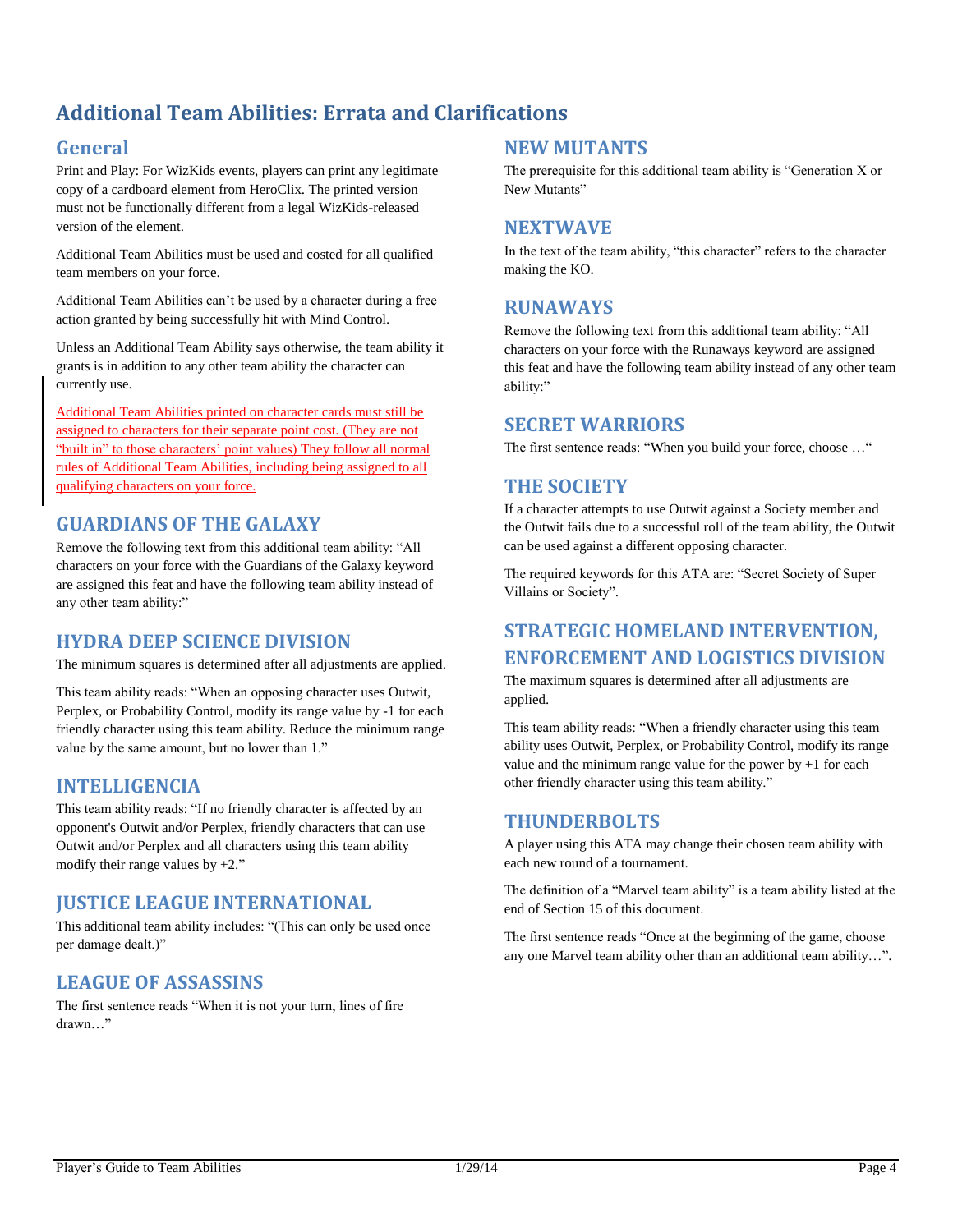## <span id="page-5-0"></span>**Team Abilities: Reference**

| From                | <b>Symbol</b>   | <b>Team Ability</b>                                 | <b>Game Text</b>                                                                                                                                                                                                                                                                                                                                       |
|---------------------|-----------------|-----------------------------------------------------|--------------------------------------------------------------------------------------------------------------------------------------------------------------------------------------------------------------------------------------------------------------------------------------------------------------------------------------------------------|
| Indy                |                 | 2000 AD†                                            | At any time during the game, you may declare an opposing team ability or character as your<br>target. Once the character or team ability is chosen, it may not be changed. All characters using<br>the 2000 AD team ability increase their attack value by 1 when attacking the chosen character or<br>a character possessing the chosen team ability. |
| Indy                | 틎킂              | Arachnos†                                           | When a character using the Arachnos team ability takes damage from an attack, the attacker is<br>dealt 1 unavoidable damage. This damage is not an attack.                                                                                                                                                                                             |
| Assassins<br>Creed  |                 | Assassins†                                          | Characters with this team ability can use Stealth. When a close combat attack by an opposing<br>character misses this character and the attack roll is doubles, you may place an action token on<br>this character and deal the attacker 1 damage.                                                                                                     |
| Marvel              |                 | Avengers                                            | When you give a character using the Avengers team ability a move action, it does not count<br>toward your available actions for the turn.                                                                                                                                                                                                              |
| Marvel              |                 | Avengers Initiative                                 | Characters using the Avengers Initiative team ability treat hindering terrain as clear terrain for<br>movement and line of fire purposes.                                                                                                                                                                                                              |
| DC                  |                 | <b>Batman Ally</b>                                  | A character using the Batman Ally team ability may use Stealth.                                                                                                                                                                                                                                                                                        |
| DC                  |                 | <b>Batman Enemy</b>                                 | Characters using the Batman Enemy team ability may replace their attack value with the<br>unmodified attack value of an adjacent friendly character using the Batman Enemy team ability.                                                                                                                                                               |
| Marvel              |                 | Brotherhood of<br><b>Mutants</b>                    | When you give a character using the Brotherhood of Mutants team ability a move action, it does<br>not count toward your available actions for the turn.                                                                                                                                                                                                |
| Indy                | <b>B.P.R.D.</b> | <b>Bureau of Paranormal</b><br>Research and Defense | Characters using the B.P.R.D. team ability are wild cards.                                                                                                                                                                                                                                                                                             |
| DC                  |                 | Calculator                                          | Characters using the Calculator team ability are wild cards.                                                                                                                                                                                                                                                                                           |
| Gears of<br>War     |                 | Coalition of Ordered<br>Governments (COG) †         | When this character makes a ranged combat attack, after actions resolve it may move up to 3<br>squares as a free action if they end the move occupying hindering terrain or adjacent to blocking<br>terrain or a wall. Uncopyable.                                                                                                                     |
| Halo                |                 | Covenant Empire†                                    | When a character using this team ability is given a move action, it can use the Carry ability, but<br>only to carry characters using this team ability. It can carry up to two characters if both also have<br>a lower point value. Uncopyable.                                                                                                        |
| $\operatorname{DC}$ |                 | Crime Syndicate                                     | Characters using the Crime Syndicate team ability may use Probability Control. When a roll is<br>ignored because of this team ability an action token must be placed on a friendly character on the<br>battlefield or the roll is not ignored. Uncopyable.                                                                                             |
| Indy                |                 | Crossgen†                                           | When a character using the CrossGen team ability takes damage from an attack, the attacker is<br>dealt 1 unavoidable damage. This damage is not an attack.                                                                                                                                                                                             |
| Indy                |                 | Crusade†                                            | All attack rolls made by characters using the Crusade team ability that result in doubles (except<br>two 1s) cause knock back equal to the attacking character's damage value.                                                                                                                                                                         |
| Indy                |                 | Danger Girl†                                        | This character can use Shape Change, but only succeeds on a roll of 6. Using Shape Change in<br>this way does not prevent the character from using Shape Change through another game effect.                                                                                                                                                           |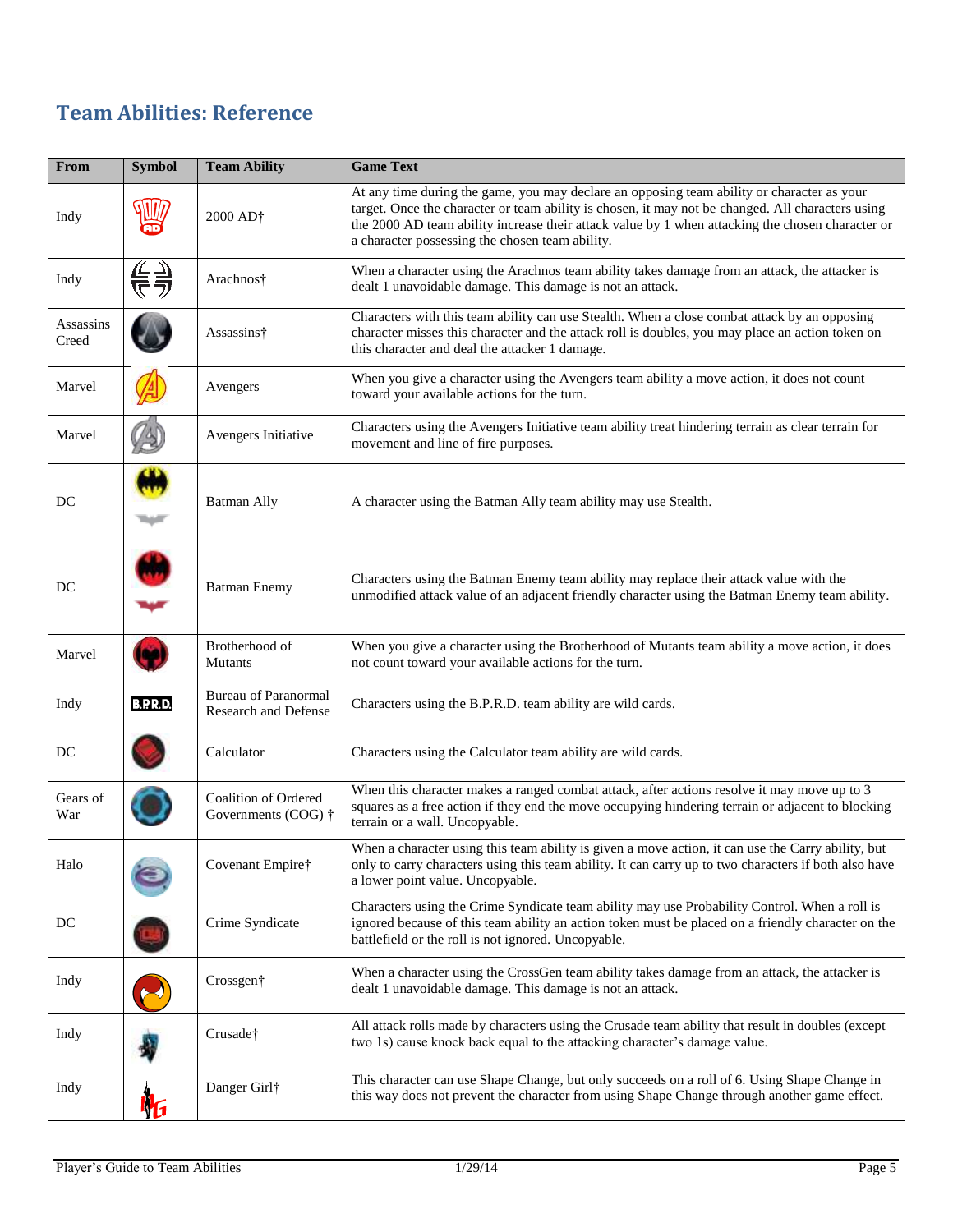| From                               | <b>Symbol</b> | <b>Team Ability</b>                | <b>Game Text</b>                                                                                                                                                                                                                                                                                                                                                                                                |  |  |  |
|------------------------------------|---------------|------------------------------------|-----------------------------------------------------------------------------------------------------------------------------------------------------------------------------------------------------------------------------------------------------------------------------------------------------------------------------------------------------------------------------------------------------------------|--|--|--|
| Marvel                             |               | Defenders                          | Characters using the Defenders team ability may replace their defense value with the unmodified<br>defense value of an adjacent friendly character using the Defenders team ability.                                                                                                                                                                                                                            |  |  |  |
| <b>Star Trek</b><br>Tactics        |               | Dominion:                          | When a ship using this team ability is knocked out, one friendly ship that shares a keyword or<br>team ability with the KO'd ship may deal 1 penetrating damage to an opposing ship within 2<br>squares.                                                                                                                                                                                                        |  |  |  |
| Marvel                             |               | <b>Fantastic Four</b>              | When a character using the Fantastic Four team ability is KO'd, each other friendly character<br>using the Fantastic Four team ability may be healed of 1 damage. If all remaining characters<br>using the team ability are KO'd as part of the same action, this team ability can't be used.                                                                                                                   |  |  |  |
| <b>Star Trek</b><br>Tactics        |               | Federation:                        | When a ship using this team ability is attacked by a ship with one or more action tokens, modify<br>this ship's defense value by $+1$ . Uncopyable.                                                                                                                                                                                                                                                             |  |  |  |
| <b>Star Trek</b>                   |               | <b>Federation Away</b><br>Team†    | Once per game per character, when this character occupies your starting area, you may give<br>another character with the Federation keyword a power action and place this character within 12<br>squares of its current square. Uncopyable.                                                                                                                                                                     |  |  |  |
| <b>Star Trek</b>                   |               | <b>Federation Support</b><br>Team† | Once during each of your turns, you may give a character that can use this team ability a power<br>action to use Perplex, but only to target a character with the Federation keyword. This Perplex<br>may be used in addition to other uses of Perplex by this character.                                                                                                                                       |  |  |  |
| Indy                               | $(\cdot, )$   | Freedom Phalanx†                   | Characters using the Freedom Phalanx team ability are wild cards.                                                                                                                                                                                                                                                                                                                                               |  |  |  |
| <b>Bioshock</b><br><b>Infinite</b> |               | Founders <sup>†</sup>              | At the beginning of your turn, choose a single opposing character within line of fire of any one<br>character that can use this team ability; all friendly characters using this team ability modify<br>their attack value by $+1$ when attacking the chosen target this turn. Uncopyable.                                                                                                                      |  |  |  |
| DC                                 |               | Green Lantern Corps                | When using the Carry ability, characters using the Green Lantern Corps team ability may carry<br>up to 8 friendly characters.                                                                                                                                                                                                                                                                                   |  |  |  |
| Indy                               |               | Guardians of the<br>Globe†         | When a character uses this team ability rolls doubles on the dice on a successful attack roll, the<br>target is not knocked back. The attack deals damage normally. If the target has zero or one<br>action token after the attack has been resolved, give the target an action token.                                                                                                                          |  |  |  |
| Marvel                             |               | Hydra                              | When this character is adjacent to a friendly character making a ranged combat attack, modify<br>the target's defense value by -1 if the target is within line of fire of this character.                                                                                                                                                                                                                       |  |  |  |
| $\rm DC$                           |               | Hypertime                          | Whenever an opposing character given an action attempts to move from a non-adjacent square<br>into a square that is adjacent to a character using the Hypertime team ability, it must roll a d6.<br>On a result of 1-2, the opposing character can't move to any square adjacent to the character<br>using this team ability that turn. Characters using this team ability ignore it on opposing<br>characters. |  |  |  |
| DC                                 |               | Injustice League                   | Whenever a character using the Injustice League team ability attacks an opposing character that<br>was attacked by another character using the Injustice League team ability this turn, the action<br>does not count toward your available actions for the turn.                                                                                                                                                |  |  |  |
| DC                                 |               | Justice League                     | When you give a character using the Justice League team ability a move action, it does not count<br>toward your available actions for the turn.                                                                                                                                                                                                                                                                 |  |  |  |
| DC                                 | <u>197</u>    | Justice Society                    | Characters using the Justice Society team ability may replace their defense value with the<br>unmodified defense value of an adjacent friendly character using the Justice Society team ability.                                                                                                                                                                                                                |  |  |  |
| Indy                               |               | Kabuki†                            | A character using the Kabuki team ability may use Stealth.                                                                                                                                                                                                                                                                                                                                                      |  |  |  |
| Pacific<br>Rim                     |               | Kaiju†                             | When a character using the Kaiju team ability takes damage from an attack, the attacker is dealt<br>1 unavoidable damage. This damage is not an attack.                                                                                                                                                                                                                                                         |  |  |  |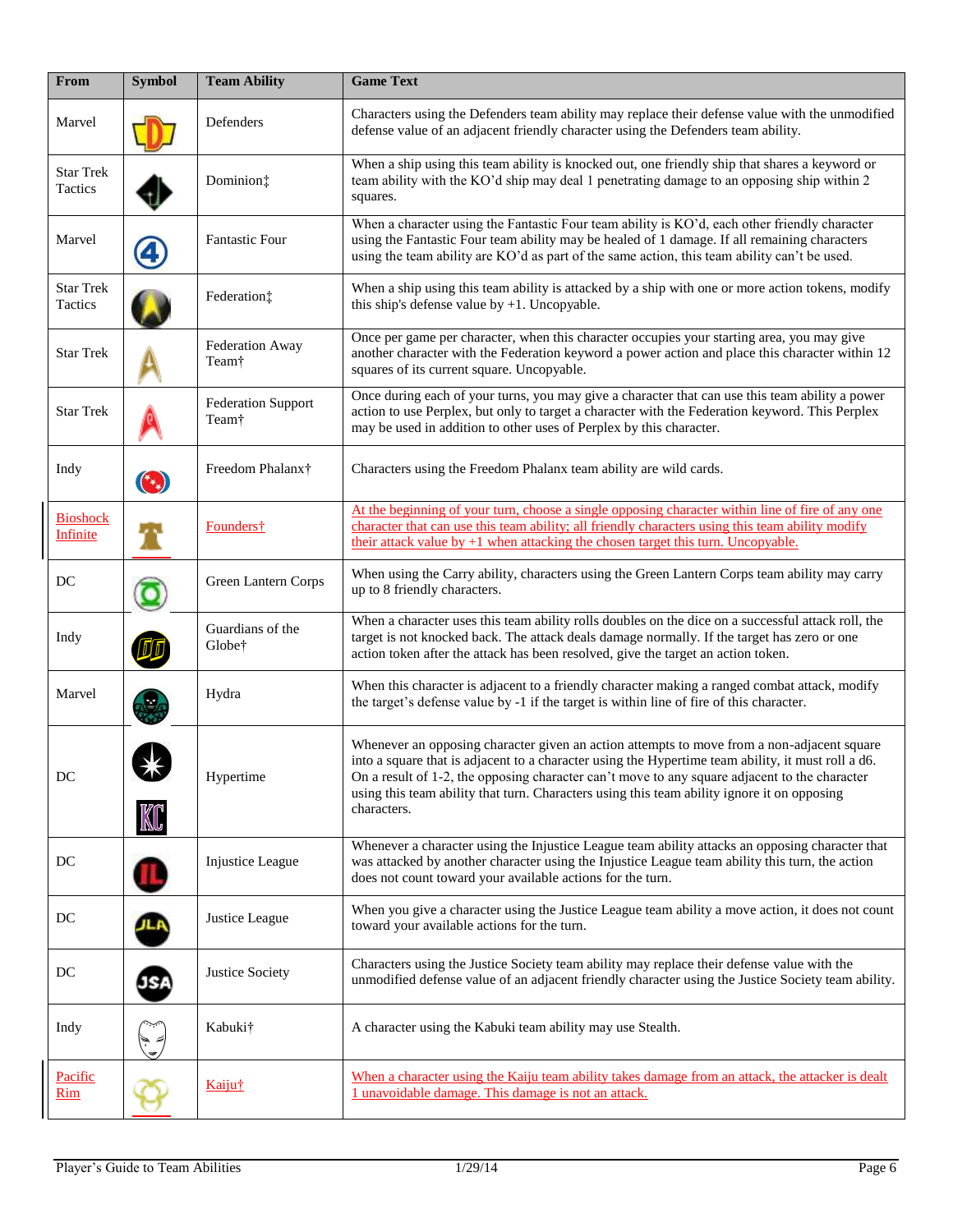| From                        | <b>Symbol</b> | <b>Team Ability</b>                              | <b>Game Text</b>                                                                                                                                                                                                                                                                                                         |  |
|-----------------------------|---------------|--------------------------------------------------|--------------------------------------------------------------------------------------------------------------------------------------------------------------------------------------------------------------------------------------------------------------------------------------------------------------------------|--|
| <b>Star Trek</b><br>Tactics |               | Klingon Empire‡                                  | When an opposing ship KOs a ship using this team ability, other ships using this team ability<br>modify their attack values by $+1$ until the end of your next turn. Uncopyable.                                                                                                                                         |  |
| DC                          |               | Legion of Super<br>Heroes                        | Characters using the Legion of Super Heroes team ability are wild cards.                                                                                                                                                                                                                                                 |  |
| Gears of<br>War             |               | Locust Horde†                                    | This character can use Phasing/Teleport. When it does, after actions resolve you may knock back<br>one adjacent opposing character 1 square. Uncopyable.                                                                                                                                                                 |  |
| Marvel                      |               | Masters of Evil                                  | When a character using the Masters of Evil team ability has two action tokens on it, it can still be<br>given a non-free action. If you do, deal it one unavoidable damage after the action resolves. At<br>the end of your turn, do not remove action tokens from a character that used this team ability this<br>turn. |  |
| Marvel                      |               | Minions of Doom                                  | Characters using the Minions of Doom team ability are wild cards.                                                                                                                                                                                                                                                        |  |
| Marvel                      |               | Morlocks <sup>†</sup>                            | See the Additional Team Ability section.                                                                                                                                                                                                                                                                                 |  |
| DC, LotR,<br>Marvel         |               | <b>Mystics</b>                                   | When a character using the Mystics team ability takes damage from an attack, the attacker is<br>dealt 1 unavoidable damage. This damage is not an attack.                                                                                                                                                                |  |
| DC                          | $^{\circ}$    | Outsiders                                        | Give a character using the Outsiders team ability a free action to choose a character (including<br>itself) within 10 squares and line of fire. Until the beginning of your next turn, the chosen<br>character's combat values can't be modified. Uncopyable.                                                            |  |
| Pacific<br>Rim              |               | <b>Pan Pacific Defense</b><br>Corps <sup>†</sup> | When this character is adjacent to a friendly character making a ranged combat attack, modify<br>the target's defense value by -1 if the target is within line of fire of this character.                                                                                                                                |  |
| DC,<br>Marvel               | PD            | Police                                           | When this character is adjacent to a friendly character making a ranged combat attack, modify<br>the target's defense value by -1 if the target is within line of fire of this character.                                                                                                                                |  |
| Marvel                      |               | Power Cosmic                                     | Characters using the Power Cosmic team ability can use Willpower and their powers can't be<br>countered. Uncopyable.                                                                                                                                                                                                     |  |
| DC                          | $\Box$        | Quintessence                                     | Characters using the Quintessence team ability can use Willpower and their powers can't be<br>countered. Uncopyable.                                                                                                                                                                                                     |  |
| <b>Star Trek</b><br>Tactics |               | Romulan Star<br>Empire‡                          | Before the beginning of the first turn, choose a keyword possessed by an opposing ship for all<br>friendly ships with this team ability; damage dealt by ships using this team ability to ships with<br>the chosen keyword can't be reduced to less than 1. Uncopyable.                                                  |  |
| Marvel                      |               | S.H.I.E.L.D.                                     | Adjacent friendly characters modify their range values by $+1$ . Give this character a power action<br>and choose an adjacent friendly character. The chosen character modifies its damage value by $+1$<br>while adjacent to this character and making ranged combat attacks this turn.                                 |  |
| Marvel                      |               | Serpent Society†                                 | See the Additional Team Ability section.                                                                                                                                                                                                                                                                                 |  |
| Marvel                      |               | Sinister Syndicate                               | Characters using the Sinister Syndicate team ability may replace their attack value with the<br>unmodified attack value of an adjacent friendly character using the Sinister Syndicate team<br>ability.                                                                                                                  |  |
| Marvel                      |               | Skrulls                                          | This character can use Shape Change, but only succeeds on a roll of 6. Using Shape Change in<br>this way does not prevent the character from using Shape Change through another game effect.                                                                                                                             |  |
| <b>WizKids</b>              |               | Snowfall                                         | Characters using the Snowfall Team Ability are wild cards.                                                                                                                                                                                                                                                               |  |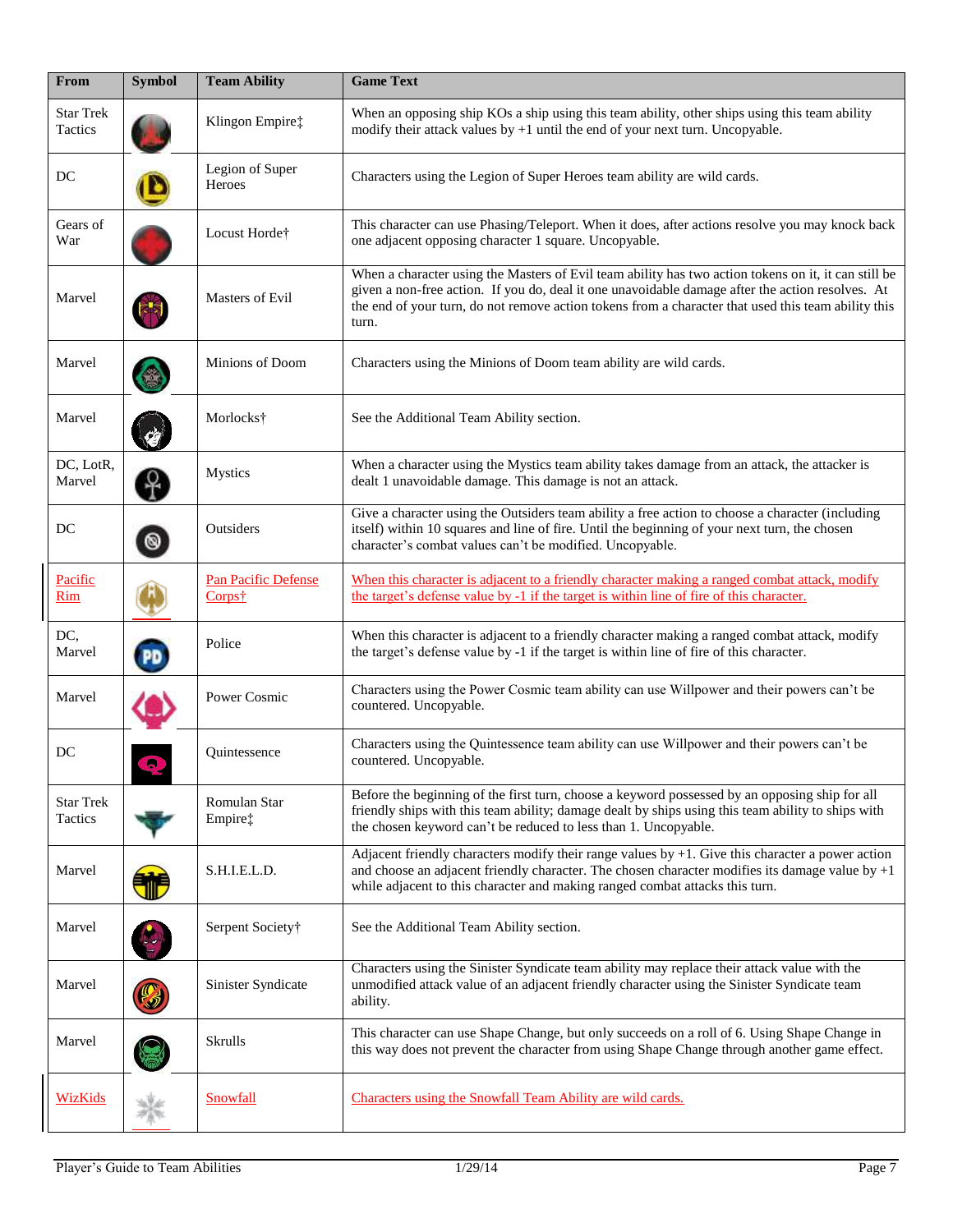| From                               | <b>Symbol</b>    | <b>Team Ability</b>                                     | <b>Game Text</b>                                                                                                                                                                                                                                                                                                                                                                                                                                                                             |
|------------------------------------|------------------|---------------------------------------------------------|----------------------------------------------------------------------------------------------------------------------------------------------------------------------------------------------------------------------------------------------------------------------------------------------------------------------------------------------------------------------------------------------------------------------------------------------------------------------------------------------|
| Marvel                             |                  | Spider-Man                                              | Characters using the Spider-Man team ability are wild cards.                                                                                                                                                                                                                                                                                                                                                                                                                                 |
| Street<br>Fighter                  |                  | <b>Street Fighter</b>                                   | Give this character a power action to move up to 3 squares and then make a close combat attack.<br>Uncopyable.                                                                                                                                                                                                                                                                                                                                                                               |
| DC                                 |                  | Suicide Squad                                           | When a friendly character adjacent to a character using the Suicide Squad team ability is KO'd,<br>roll a d6 and subtract 2 from the result, minimum result 1. After the action is resolved, if this<br>character is not KO'd, you may heal it of damage equal to the result.                                                                                                                                                                                                                |
| DC                                 |                  | Superman Ally                                           | Characters using the Superman Ally team ability treat hindering terrain as clear terrain for<br>movement and line of fire purposes.                                                                                                                                                                                                                                                                                                                                                          |
| DC                                 |                  | Superman Enemy                                          | When two friendly characters that can use the Superman Enemy team ability are adjacent to each<br>other, the character with the higher point value may be given a free action to immediately use<br>Outwit. That character can use Outwit until the beginning of your next turn, if it can't use Outwit<br>already and continues to use this ability. If the two characters have the same point value, their<br>controller chooses which is treated as the higher point character this turn. |
| Assassin's<br>Creed                |                  | Templars                                                | When this character has one or more action tokens at the beginning of your turn, as a free action<br>they can modify the attack or defense value of an adjacent friendly character by +1 until your<br>next turn.                                                                                                                                                                                                                                                                            |
| DC                                 |                  | <b>Titans</b>                                           | When two friendly characters that can use the Titans team ability are adjacent to each other, give<br>one of them a power action and roll a d6. Heal the other character of 1 damage. If the result was<br>1-4, deal the character given the power action 1 unavoidable damage.                                                                                                                                                                                                              |
| Indy                               |                  | Top Cow†                                                | When you give a character using the Top Cow team ability a move action, it does not count<br>toward your available actions for the turn.                                                                                                                                                                                                                                                                                                                                                     |
| Marvel                             |                  | Ultimates                                               | Characters using the Ultimates team ability treat hindering terrain as clear terrain for movement<br>and line of fire purposes.                                                                                                                                                                                                                                                                                                                                                              |
| Marvel                             | $\sum_{i=1}^{n}$ | Ultimate X-Men                                          | Once per game per character, a character using the Ultimate X-Men team ability may choose one<br>opposing character or all characters possessing a single chosen team ability; this choice can be<br>made only once per game even if the character has used another team ability. When this<br>character attacks a chosen character, modify the chosen character's defense value by -1.                                                                                                      |
| DC                                 |                  | Underworld                                              | When a character using the Underworld team ability is given a move action, it can use the Carry<br>ability, but can only carry characters using the Underworld team ability; it can carry two friendly<br>characters, if both also have a lower point value.                                                                                                                                                                                                                                 |
| Halo                               |                  | <b>United Nations Space</b><br>Command (UNSC) $\dagger$ | Adjacent friendly characters modify their range values by $+1$ . Give this character a power action<br>and choose an adjacent friendly character. The chosen character modifies its damage value by $+1$<br>while adjacent to this character and making ranged combat attacks this turn. Uncopyable.                                                                                                                                                                                         |
| <b>Bioshock</b><br><b>Infinite</b> |                  | Vox Populit                                             | When a character using this team ability is marked with an action token and makes an attack,<br>any attack roll of doubles (other than a critical miss) is considered a hit.                                                                                                                                                                                                                                                                                                                 |
| DC                                 |                  | Watchmen                                                | The combat values of characters using the Watchmen team ability can't be modified by opposing<br>characters.                                                                                                                                                                                                                                                                                                                                                                                 |
| Marvel                             |                  | X-Men                                                   | When two friendly characters that can use the X-Men team ability are adjacent to each other,<br>give one of them a power action and roll a d6. Heal the other character of 1 damage. If the result<br>was 1-4, deal the character given the power action 1 unavoidable damage.                                                                                                                                                                                                               |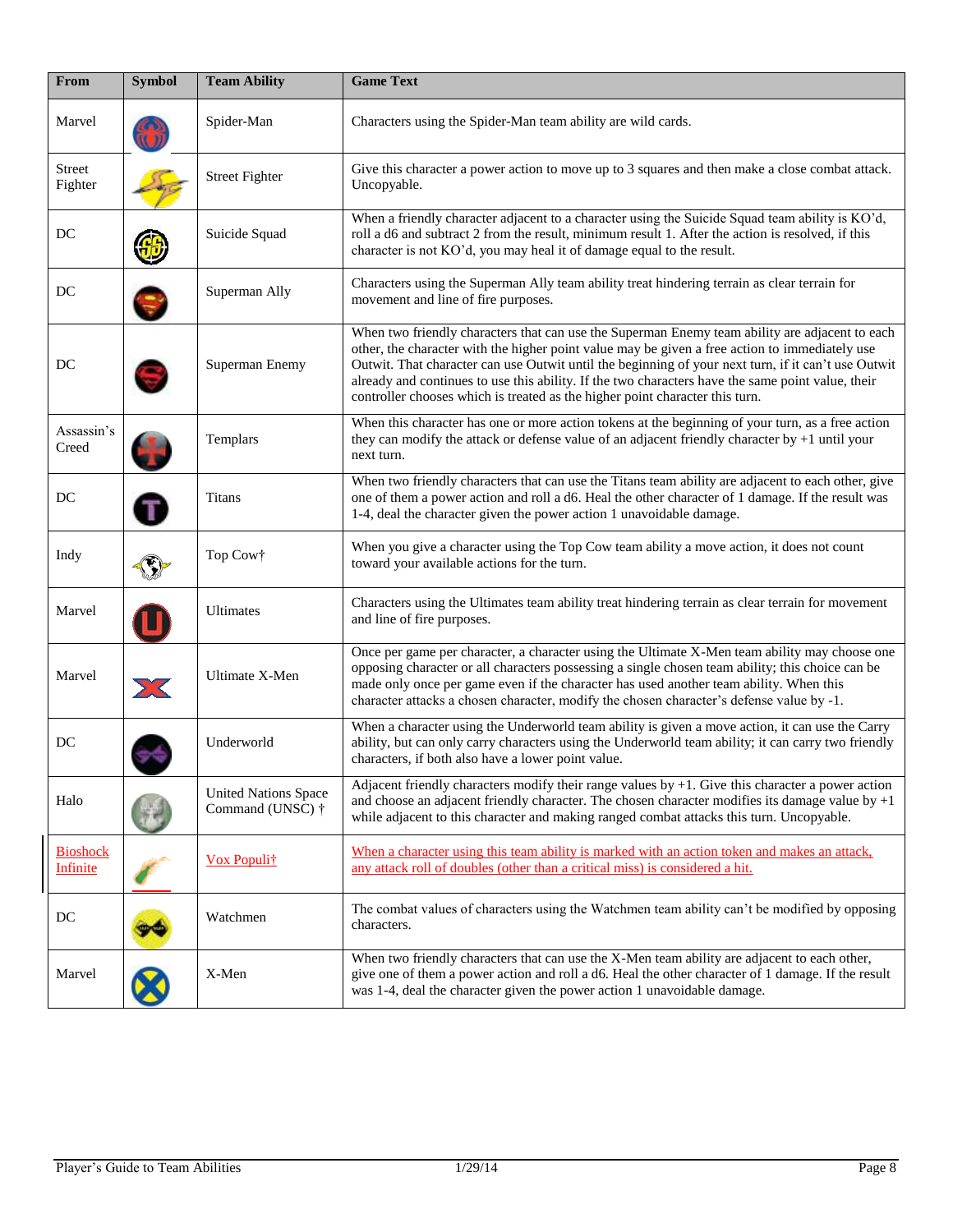# <span id="page-9-0"></span>**Additional Team Abilities: Reference**

| From   | <b>ATA Name</b>                  | Keyword(s)                 | <b>Points</b>  | <b>Game Text</b>                                                                                                                                                                                                                                                                                                                                                                                                                                                                                                                                                                                                                                                                                                                                                                                                      |
|--------|----------------------------------|----------------------------|----------------|-----------------------------------------------------------------------------------------------------------------------------------------------------------------------------------------------------------------------------------------------------------------------------------------------------------------------------------------------------------------------------------------------------------------------------------------------------------------------------------------------------------------------------------------------------------------------------------------------------------------------------------------------------------------------------------------------------------------------------------------------------------------------------------------------------------------------|
| DC     | All-Star Squadron                | All-Star Squadron          | 2              | Characters using this team ability modify their attack value by $+1$ when<br>making a close combat attack against a character at least twice its point<br>value.                                                                                                                                                                                                                                                                                                                                                                                                                                                                                                                                                                                                                                                      |
| Marvel | Alpha Flight                     | Alpha Flight               | 4              | Once during each game, choose any team ability or opposing character.<br>Each friendly character using this team ability modifies its attack value by<br>+1 when attacking the chosen character or a character possessing the<br>chosen team ability.                                                                                                                                                                                                                                                                                                                                                                                                                                                                                                                                                                 |
| DC     | Amazon                           | Amazon                     | 4              | Whenever a character using this team ability takes 2 or more damage from<br>an opponent's attack, put a Sisterhood token on this card. Before being<br>given a non-free action, a friendly character using this team ability may<br>remove any number of Sisterhood tokens from this card. Modify that<br>character's speed, attack, or range value by +1 for each token removed<br>until that action is resolved.                                                                                                                                                                                                                                                                                                                                                                                                    |
| WK     | Animal                           | Animal                     | 4              | At the beginning of your turn, roll $\overline{a}$ d6. On a result of 5-6 all friendly<br>characters using this team ability ignore Shape Change and Stealth this<br>turn.                                                                                                                                                                                                                                                                                                                                                                                                                                                                                                                                                                                                                                            |
| Marvel | Annihilators                     | Annihilators               | $\overline{4}$ | When a character using this team ability KO's an opposing character of a<br>higher point value with an attack, remove an action token from each<br>friendly character using this team ability that's less points than the KO'd<br>character.                                                                                                                                                                                                                                                                                                                                                                                                                                                                                                                                                                          |
| DC     | Arkham Asylum                    | Arkham Asylum              | 4              | At the beginning of your turn, roll a d6 for all friendly characters using this<br>team ability. Those characters can use the indicated power until your next<br>turn. Uncopyable.<br>$\bullet$ $\Box$ $\Box$ - Plasticity<br>$\blacksquare$ $\blacksquare$ $\blacksquare$ $\blacksquare$ $\blacksquare$ $\blacksquare$<br>$\blacksquare$ $\blacksquare$ $\blacksquare$ $\blacksquare$ $\blacksquare$ $\blacksquare$ $\blacksquare$ $\blacksquare$ $\blacksquare$ $\blacksquare$ $\blacksquare$ $\blacksquare$ $\blacksquare$ $\blacksquare$ $\blacksquare$ $\blacksquare$ $\blacksquare$ $\blacksquare$ $\blacksquare$ $\blacksquare$ $\blacksquare$ $\blacksquare$ $\blacksquare$ $\blacksquare$ $\blacksquare$ $\blacksquare$ $\blacksquare$ $\blacksquare$ $\blacksquare$ $\blacksquare$ $\blacksquare$ $\blacks$ |
| Marvel | Asgardian                        | Asgardian                  | 5              | A character using this team ability can't have its Willpower or Indomitable<br>countered. A character using this team ability can use Willpower on its first<br>click.                                                                                                                                                                                                                                                                                                                                                                                                                                                                                                                                                                                                                                                |
| DC     | Atlantis                         | Atlantis                   | 2              | Whenever a character using this team ability occupies water terrain, modify<br>its defense values by +1 against ranged combat attacks.                                                                                                                                                                                                                                                                                                                                                                                                                                                                                                                                                                                                                                                                                |
| Marvel | Avengers (Heroic<br>Age)         | Avengers                   | 2              | When a character using this team ability is given a move action, after<br>actions resolve roll a d6 that can't be rerolled. On a roll of 6, remove an<br>action token from that character.                                                                                                                                                                                                                                                                                                                                                                                                                                                                                                                                                                                                                            |
| Marvel | <b>Avengers Response</b><br>Unit | Avengers                   | 3              | When one or more characters using this team ability is adjacent to a<br>friendly character making a close combat attack, modify the characters<br>attack value by $+1$ .                                                                                                                                                                                                                                                                                                                                                                                                                                                                                                                                                                                                                                              |
| DC     | <b>Batman Family</b>             | <b>Batman Family</b>       | $\overline{4}$ | Characters using this team ability within 8 squares of a friendly character<br>named "Batman" or "Bruce Wayne" can use Willpower. When not within 8<br>squares of a friendly character named "Batman" or "Bruce Wayne",<br>characters using this team ability modify their speed and range values by<br>$+1.$                                                                                                                                                                                                                                                                                                                                                                                                                                                                                                         |
| DC     | Batman Inc                       | Batman Inc                 | 3              | At the beginning of the game, choose an opposing character for all<br>charaters using this team ability. While any character using this team<br>ability is on the map, whenever the sum of all modifiers applied to that<br>opposing character's combat values is greater than $+1$ , the sum of all<br>modifiers is instead $+1$ .                                                                                                                                                                                                                                                                                                                                                                                                                                                                                   |
| DC     | <b>Birds of Prey</b>             | <b>Birds</b> of Prey       | $\mathbf{1}$   | Once per turn, one friendly character using this team ability can use<br>Support as a free action. When it does, it may only target a character with<br>whom it shares a keyword and it subtracts 3 from the d6 roll instead of 2.                                                                                                                                                                                                                                                                                                                                                                                                                                                                                                                                                                                    |
| DC     | <b>Black Lantern</b><br>Corps    | <b>Black Lantern Corps</b> | $\mathbf{1}$   | When a character using this team ability uses Regeneration, its minimum<br>result is 1. Uncopyable                                                                                                                                                                                                                                                                                                                                                                                                                                                                                                                                                                                                                                                                                                                    |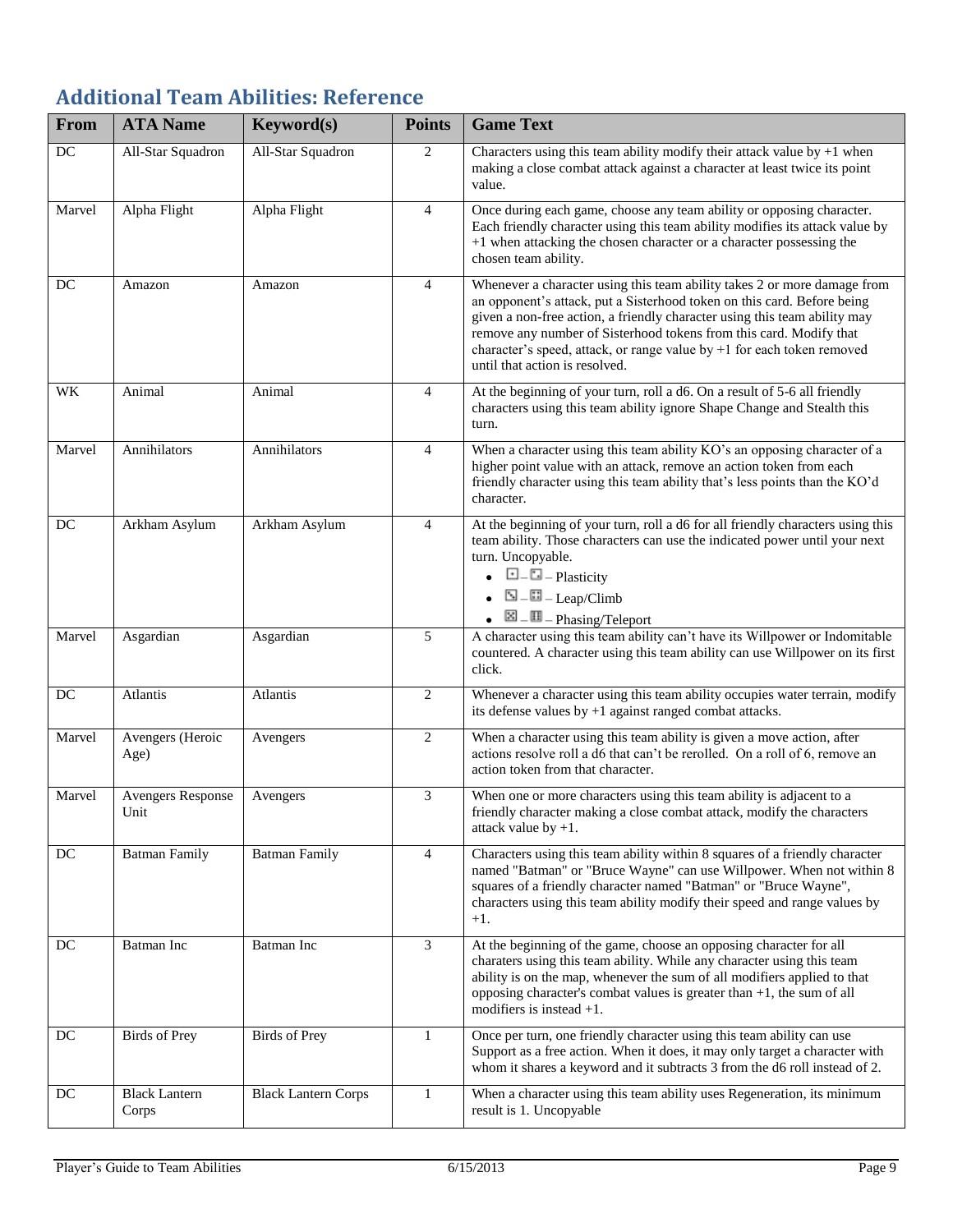| From   | <b>ATA</b> Name                            | Keyword(s)                                | <b>Points</b>  | <b>Game Text</b>                                                                                                                                                                                                                                                                                                                               |
|--------|--------------------------------------------|-------------------------------------------|----------------|------------------------------------------------------------------------------------------------------------------------------------------------------------------------------------------------------------------------------------------------------------------------------------------------------------------------------------------------|
| DC     | Checkmate                                  | Checkmate                                 | 6              | Minion: Kings and Queens and Bishops. When another friendly character<br>using this team ability and with a point value greater than 50 is within 8<br>squares, this character can be given a power action to use Perplex if it can't<br>already use Perplex.                                                                                  |
| Marvel | Dark Avengers                              | Dark Avengers                             | 4              | Whenever an opposing character takes damage from an attack by a<br>character using this team ability, modify that opposing character's defense<br>value by -1 until the end of the turn. Each opposing character can't have<br>this modifier applied more than once per turn.                                                                  |
| Marvel | Defenders                                  | Defenders                                 | 4              | Characters using this team ability may replace their attack value with the<br>unmodified attack value of an adjacent friendly character using this team<br>ability.                                                                                                                                                                            |
| Marvel | Elders of the<br>Universe                  | Elders of the Universe                    | 5              | Opposing characters can't attempt a relic roll while at least two friendly<br>characters can use this team ability.                                                                                                                                                                                                                            |
| Marvel | <b>Fantastic Force</b>                     | Fantastic Four                            | 5              | Characters using this team ability may replace their defense value with the<br>unmodified defense value of an adjacent friendly character using this team<br>ability.                                                                                                                                                                          |
| DC     | <b>Fearsome Five</b>                       | <b>Fearsome Five</b>                      | 3              | Characters using this team ability can use Mastermind, but may only<br>transfer damage to friendly characters using this team ability. Uncopyable.                                                                                                                                                                                             |
| Marvel | FF                                         | Fantastic Four                            | 3              | When a character using this team ability KO's an opposing character, that<br>character may heal any character using this team ability of 1 damage.                                                                                                                                                                                             |
| DC     | Flashpoint                                 | Flashpoint                                | $\overline{4}$ | Once per game per character using this team ability, it may use Probability<br>Control during an adjacent friendly character's attack. When they do, you<br>may reroll only one die and keep the other. Uncopyable.                                                                                                                            |
| DC     | <b>GCPD</b>                                | Gotham City and<br>Police (both keywords) | 2              | At the beginning of your turn, characters using this team ability that have<br>no action tokens may be given a move action as a free action, with a speed<br>value of 4.                                                                                                                                                                       |
| DC     | Gen <sup>13</sup>                          | Gen <sup>13</sup>                         | 5              | At the beginning of the game, choose a keyword for all characters using<br>this team ability. All opposing characters with that keyword modify their<br>attack value by -1 when a character using this team ability is targeted.                                                                                                               |
| Marvel | <b>Great Lakes</b><br>Avengers             | <b>Great Lakes Avengers</b>               | 3              | During an attack made by a character using this team ability, opposing<br>characters can't use Probability Control unless a friendly character has<br>already used Probability Control during this attack. Uncopyable.                                                                                                                         |
| DC     | Green Lantern<br><b>Honor Guard</b>        | Green Lantern                             | 5              | Whenever a character using this team ability attacks, modify their attack<br>value by $+1$ for each other friendly character that attacked the same target<br>this turn while using this team ability.                                                                                                                                         |
| Marvel | Guardians of the<br>Galaxy                 | Guardians of the<br>Galaxy                | $\overline{4}$ | Powers possessed by characters using this team ability can't be countered.<br>This team ability can't be used by wild cards.                                                                                                                                                                                                                   |
| Marvel | Guardians of the<br>Galaxy (Silver<br>Age) | Guardians of the<br>Galaxy                | 1              | Characters using this team ability are wild cards, but don't possess any<br>other team abilities. Uncopyable.                                                                                                                                                                                                                                  |
| Marvel | The Hand                                   | The Hand                                  | $\overline{7}$ | When it is not your turn, lines of fire to a character using this team ability<br>are blocked if this character is adjacent to a wall or blocking terrain.                                                                                                                                                                                     |
| Marvel | Hellions                                   | Hellions                                  | $\overline{3}$ | When a friendly character using this team ability is KO'd during an<br>opponent's turn, remove an action token from another friendly character<br>with a higher point value that's using this team ability.                                                                                                                                    |
| Marvel | Heroes For Hire                            | Heroes For Hire                           | $8\,$          | At the beginning of the game, place a number of HIRED tokens on this<br>card equal to the number of characters using this team ability. Once per<br>turn, you may remove a HIRED token from this card and give aone<br>character using this team ability may make one close or ranged combat<br>attack as action as a free action. Uncopyable. |
| Marvel | Horsemen of<br>Apocalypse                  | Horsemen of<br>Apocalypse                 | $\mathbf{1}$   | As long as you control exactly 4 characters using this team ability, modify<br>this character's attack value by $+1$ . Uncopyable.                                                                                                                                                                                                             |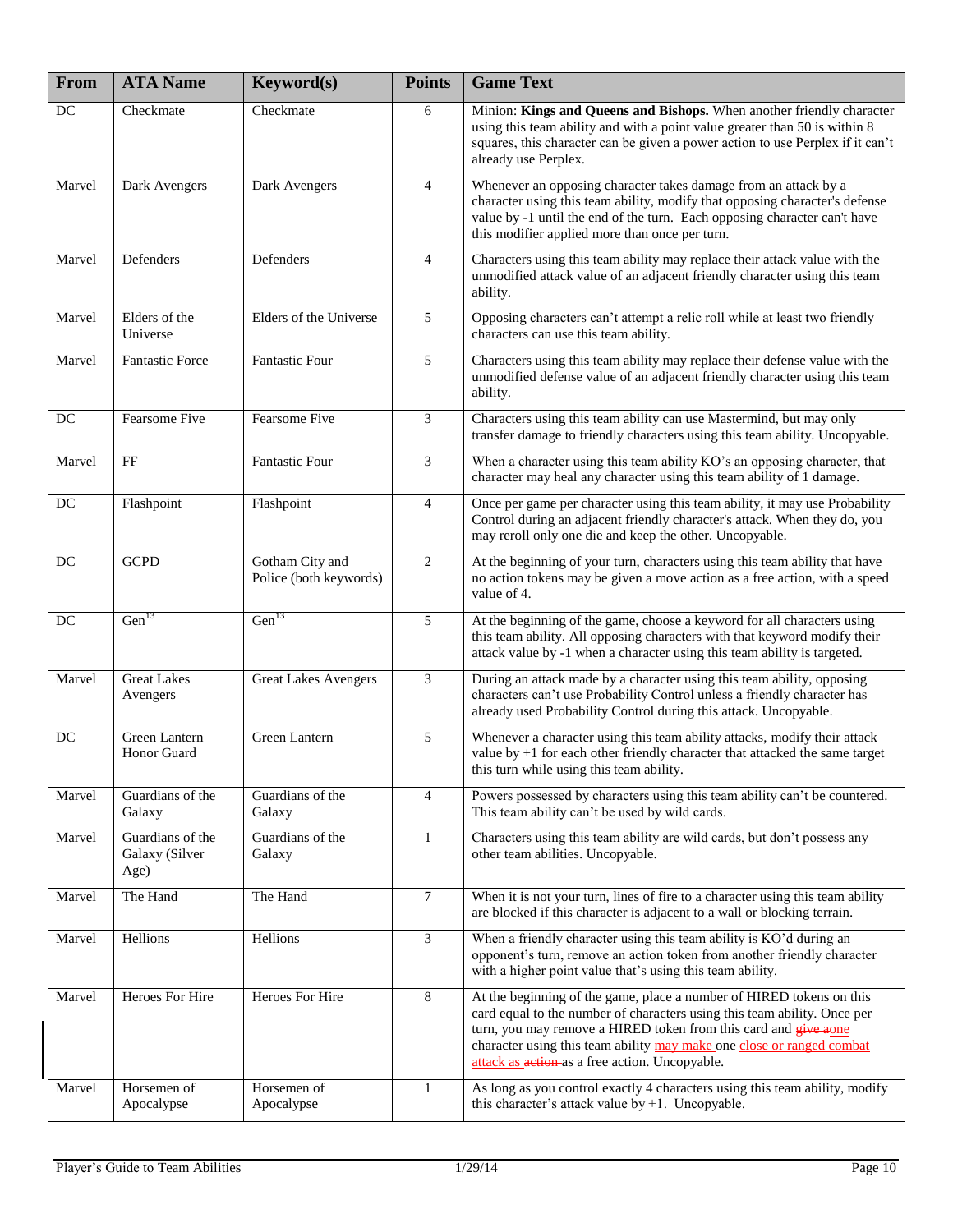| From   | <b>ATA Name</b>                       | Keyword(s)                                                                                   | <b>Points</b>    | <b>Game Text</b>                                                                                                                                                                                                                                                                                                                                                                                                   |
|--------|---------------------------------------|----------------------------------------------------------------------------------------------|------------------|--------------------------------------------------------------------------------------------------------------------------------------------------------------------------------------------------------------------------------------------------------------------------------------------------------------------------------------------------------------------------------------------------------------------|
| Marvel | Howling<br>Commandos                  | <b>Howling Commandos</b>                                                                     | 3                | Friendly characters can use Support if they can't already, but only to target<br>a character using this team ability that took 2 or more damage from a single<br>opponent's attack since your last turn.                                                                                                                                                                                                           |
| Marvel | Hulkbusters                           | Hulkbusters                                                                                  | 2                | When there are more friendly characters using this team ability on the map<br>than the total number of opposing characters, and a character using this<br>team ability targets an opposing character with a higher point value,<br>modify that opposing character's defense value by -1 for this attack.                                                                                                           |
| Marvel | Hulked-Out Heroes                     | Hulked-Out Heroes                                                                            | 5                | Characters using this team ability can use Super Strength if they are not on<br>click #1. Uncopyable.                                                                                                                                                                                                                                                                                                              |
| Marvel | Hydra Deep<br><b>Science Division</b> | <b>HYDRA</b>                                                                                 | 3                | When an opposing character uses Outwit, Perplex, or Probability Control,<br>modify its range value by -1 for each friendly character using this team<br>ability. Reduce the minimum range value by the same amount, but no<br>lower than 1                                                                                                                                                                         |
| Marvel | <b>Infinity Watch</b>                 | <b>Infinity Watch</b>                                                                        | $\overline{c}$   | When a character using this team ability rolls for a relic with the $\infty$ set<br>symbol, it succeeds on a roll of 3-6. Uncopyable.                                                                                                                                                                                                                                                                              |
| Marvel | Inhumans                              | Inhumans                                                                                     | $\overline{4}$   | Characters using this team ability may use the Carry ability, but only to<br>carry characters that can also use this team ability, and may carry those<br>characters regardless of their combat symbols. Uncopyable.                                                                                                                                                                                               |
| Marvel | Intelligencia                         | Intelligencia                                                                                | 3                | If no friendly character is affected by an opponent's Outwit and/or Perplex,<br>friendly characters that can use Outwit and/or Perplex and all characters<br>using this team ability modify their range values by $+2$ .                                                                                                                                                                                           |
| DC     | Justice League                        | Justice League                                                                               | $\mathbf{1}$     | A character using this team ability modifies its defense value by $+1$ when<br>attacked by a character possessing $\rightarrow$ , $\bullet$ , $\bullet$ , $\bullet$ , or $\uparrow$ combat symbols.                                                                                                                                                                                                                |
| DC     | Justice League<br>(Silver Age)        | JLA,<br>Justice League, Justice<br>League of America                                         | $\overline{4}$   | Once during each game, choose any team ability or opposing character.<br>Each friendly character using this team ability modifies its attack value by<br>+1 when attacking the chosen character or a character possessing the<br>chosen team ability.                                                                                                                                                              |
| DC     | Justice League:<br>Generation Lost    | Justice League<br>International                                                              | 3                | At the beginning of the game, choose an opposing character for all<br>characters using this team ability. Characters using this team ability ignore<br>hindering terrain when drawing a line of fire to that character.                                                                                                                                                                                            |
| DC     | Justice League:<br>New 52             | Justice League                                                                               | $\overline{3}$   | When a character using this team ability is adjacent to a friendly character<br>using Leadership, add 1 to the result of the die roll, maximum 6, if not<br>already modified by this effect.                                                                                                                                                                                                                       |
| $DC$   | Justice League<br>Dark                | Justice League                                                                               | $\boldsymbol{2}$ | When a character using this team ability is adjacent to a friendly character<br>using this team ability, opposing characters modify their range values by -2<br>if not already modified by this effect. Uncopyable.                                                                                                                                                                                                |
| DC     | Justice League<br>International       | Justice League<br>Antarctica, Justice<br>League Europe or<br>Justice League<br>International | 3                | Whenever a character using this team ability would be dealt damage, you<br>can choose to reduce damage dealt by 1 if you deal 1 unavoidable damage<br>to a friendly character using this team ability that is adjacent to this<br>character. (This can only be used once per damage dealt.)                                                                                                                        |
| DC     | Kryptonian                            | Kryptonian                                                                                   | 2                | When characters using this team ability occupy the highest level of clear,<br>outdoor terrain and is not adjacent to blocking or hindering terrain, modify<br>their attack values by $+1$ .                                                                                                                                                                                                                        |
| DC     | League of<br>Assassins                | League of Assassins                                                                          | $\tau$           | When it is not your turn, lines of fire to a character using this team ability<br>are blocked if this character is adjacent to a wall or blocking terrain.                                                                                                                                                                                                                                                         |
| DC     | Legion Lost                           | Legion of Super<br>Heroes, Legion of<br><b>Super Villains</b>                                | $\overline{4}$   | Once at the beginning of the game, if no character on your force possesses<br>a team ability that isn't a wild card team ability, choose any one DC team<br>ability other than an additional team ability, a wild card team ability, or a<br>team ability that can't be used by wild cards. Characters using this team<br>ability are not wild cards and can use the chosen team ability if they can't<br>already. |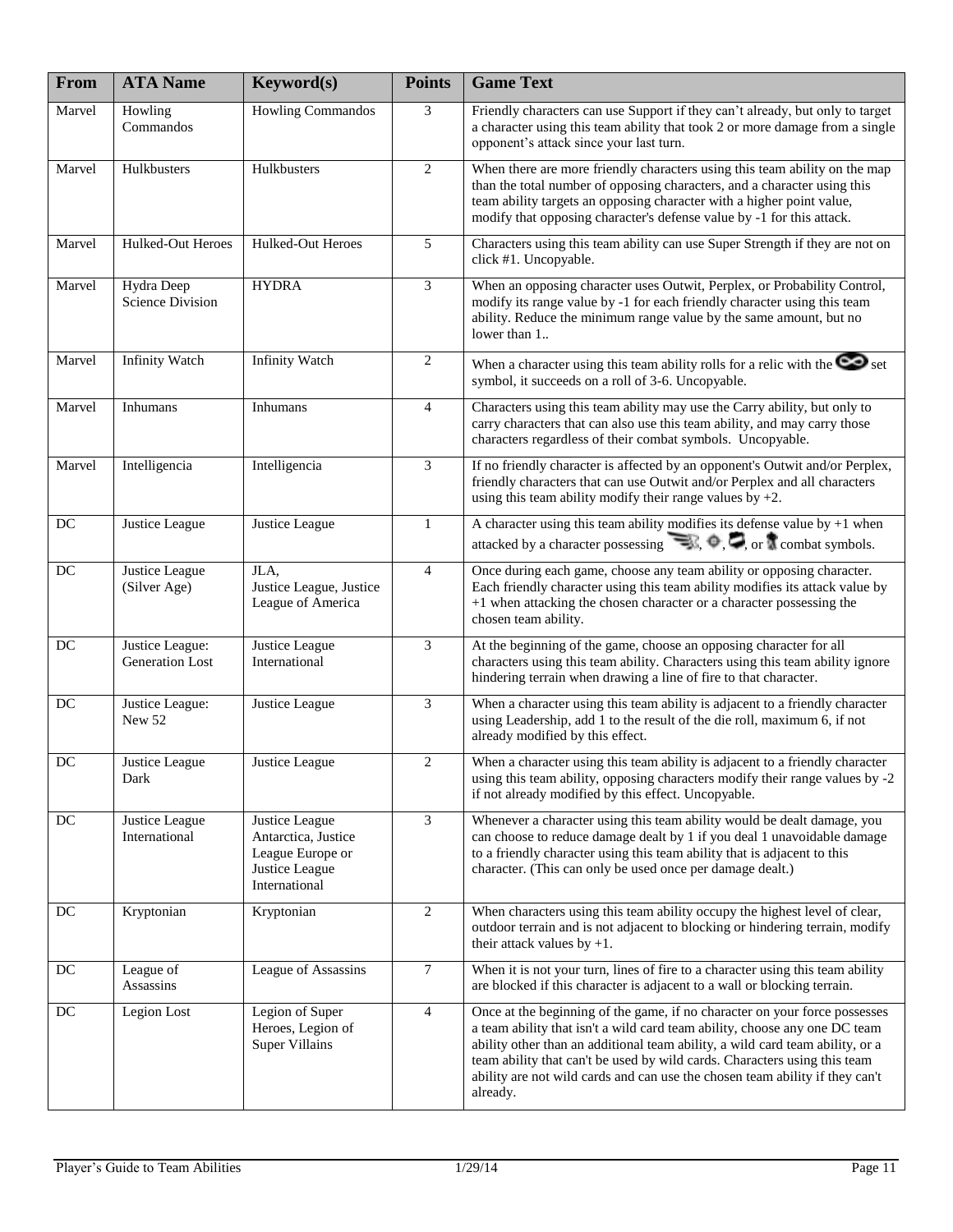| From   | <b>ATA Name</b>            | <b>Keyword(s)</b>                                  | <b>Points</b>  | <b>Game Text</b>                                                                                                                                                                                                                                                                                                                                |
|--------|----------------------------|----------------------------------------------------|----------------|-------------------------------------------------------------------------------------------------------------------------------------------------------------------------------------------------------------------------------------------------------------------------------------------------------------------------------------------------|
| Marvel | <b>Legion of Monsters</b>  | Legion of Monsters                                 | 5              | Characters using this team ability can use Plasticity unless adjacent to an<br>opposing character with the Legion of Monsters or Monster keyword.                                                                                                                                                                                               |
| DC     | Legionnaires               | Legion of Super<br>Heroes                          | $\overline{2}$ | Whenever the friendly character with the highest point value that's using<br>this team ability is KO'd, remove one action token from each other friendly<br>character using this team ability.                                                                                                                                                  |
| Marvel | Marvel Knights             | Marvel Knights                                     | 10             | Characters using this team ability can use Stealth.                                                                                                                                                                                                                                                                                             |
| Marvel | Maximum Carnage            | Maximum Carnage                                    | $\overline{4}$ | When a single opposing character takes damage from an attack by a<br>character using this team ability, after actions resolve, choose another<br>opposing character adjacent to the first. That other character is dealt<br>damage equal to the amount of damage taken. Uncopyable.                                                             |
| Marvel | <b>Midnight Sons</b>       | Midnight Sons                                      | $\overline{4}$ | Characters using this team ability can use Stealth on their starting click. If<br>that character can already use Stealth on their starting click, lines of fire<br>may not be drawn to that character by opposing characters while on that<br>click.                                                                                            |
| Marvel | The Mighty                 | The Mighty                                         | $\mathbf{1}$   | When a character using this team ability hits an opposing character and the<br>attack roll is doubles, place 1 Mighty token on this card for each 100 points<br>of the game's build total. Before any attack roll, you may remove one<br>Mighty token from this card and modify the attacking chracter's attack<br>value by -1 for this attack. |
|        |                            |                                                    |                | A character using this team ability modifies their attack value by $+1$ when<br>attacking a character using The Worthy additional team ability or<br>possessing The Worthy keyword.                                                                                                                                                             |
| Marvel | <b>Mighty Avengers</b>     | Avengers                                           | $\overline{4}$ | When a character using this team ability destroys a square of blocking<br>terrain                                                                                                                                                                                                                                                               |
| DC     | The Mob                    | Gotham City<br>Underworkd                          | $\overline{c}$ | The highest point friendly character using this team ability can use<br>Mastermind                                                                                                                                                                                                                                                              |
| Marvel | MODOK's 11                 | MODOK's 11                                         | $\overline{2}$ | Give a character using this team ability a free action to remove one object<br>from the game. This object must be a light or heavy object in the<br>character's square or a square adjacent to the character.                                                                                                                                   |
| Marvel | Monster Society of<br>Evil | Injustice Society or<br>Monster Society of<br>Evil | 5              | At the end of your turn, you may roll a d6 for each friendly character using<br>this team ability. On a result of 5 or 6, deal 1 damage to each opposing<br>character adjacent to that character that hasn't already been dealt damage<br>by this team ability this turn.                                                                       |
| Marvel | Morlocks                   | Gene Nation or<br>Morlocks                         | $2*$           | Whenever a character using this team ability makes a close combat attack,<br>modify its attack value by $+1$ for each other character using this team<br>ability adjacent to both this character and the target.<br>*(0 if the character possesses the Morlocks team symbol)                                                                    |
| DC     | N.O.W.H.E.R.E.             | N.O.W.H.E.R.E.                                     | $\overline{c}$ | Characters using this team ability that have no action tokens can use $\mathcal{F} \blacksquare$ ,<br>$\Box$ during move actions.                                                                                                                                                                                                               |
| Marvel | Negative Zone              | Negative Zone                                      | $\overline{2}$ | A character using this team ability may ignore one wall or square of<br>blocking terrain for movement purposes when it uses Charge or Running<br>Shot. If it does and misses all target opposing characters deal this character<br>1 unavoidable damage after actions resolve.                                                                  |
| Marvel | <b>New Mutants</b>         | Generation X or New<br><b>Mutants</b>              | $\overline{4}$ | Whenever a character using this team ability would be dealt damage, you<br>may give an action token to an adjacent friendly character using this team<br>ability. If you do, deal all of the damage to that character instead.                                                                                                                  |
| DC     | <b>New Teen Titans</b>     | <b>Teen Titans</b>                                 | 3              | The highest-point friendly character using this team ability can use<br>Leadership, but may only remove action tokens from friendly characters<br>using this team ability.                                                                                                                                                                      |
| Marvel | Newer Fantastic<br>Four    | <b>Fantastic Four</b>                              | $\mathbf{1}$   | A character using this team ability modifies its attack value by $+1$ when<br>attacking characters possessing $\Box$ , $\Box$ , or $\Box$ .                                                                                                                                                                                                     |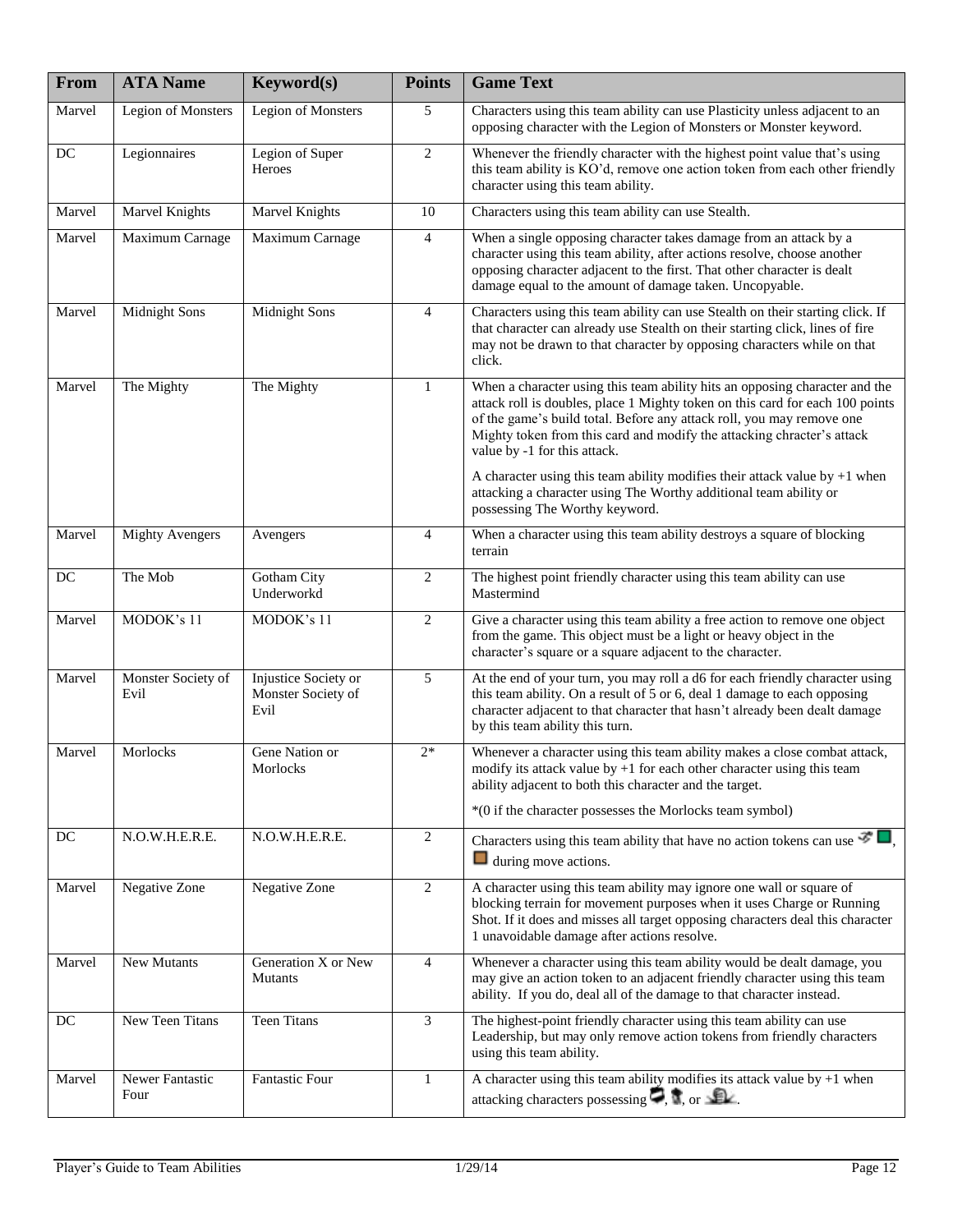| From   | <b>ATA Name</b>                        | Keyword(s)     | <b>Points</b>  | <b>Game Text</b>                                                                                                                                                                                                                                                                                                                                         |
|--------|----------------------------------------|----------------|----------------|----------------------------------------------------------------------------------------------------------------------------------------------------------------------------------------------------------------------------------------------------------------------------------------------------------------------------------------------------------|
| Marvel | Nextwave                               | Nextwave       | 5              | When a character using this team ability KO's an opposing character of a<br>higher point value with an attack, place this character anywhere on the<br>map.                                                                                                                                                                                              |
| Marvel | Nova Corps                             | Nova Corps     | $-10*$         | Friendly characters ignore traits named "Share Through the Worldmind"<br>possessed by friendly characters.                                                                                                                                                                                                                                               |
|        |                                        |                |                | *(0 if the character doesn't possess a trait named "Share Through the<br>Worldmind)                                                                                                                                                                                                                                                                      |
| Marvel | Offenders                              | Offenders      | $\overline{4}$ | When a character using this team ability attacks a single character, replace<br>that character's defense value with the lowest printed defense value among<br>all characters adjacent to that character. Uncopyable.                                                                                                                                     |
| Marvel | The Order                              | Defenders      | 3              | Characters using this team ability can't be targeted by an opposing<br>character using one of the listed powers if any character using this team<br>ability was already hit by an opposing character using that power this turn.                                                                                                                         |
|        |                                        |                |                | Flurry<br>Incapacitate<br>Penetrating/Psychic Blast<br>Charge<br><b>Ranged Combat Expert</b><br>Hypersonic Speed<br><b>Running Shot</b><br><b>Exploit Weakness</b><br>Blades/Claws/Fangs<br>Close Combat Expert                                                                                                                                          |
| Marvel | <b>Original Sinister</b><br><b>Six</b> | Sinister Six   | 3              | When a character using this team ability hits an opposing character, mark<br>that character with a Sinister Six token. When a character using this team<br>ability attacks an opposing character marked with one or more Sinister Six<br>tokens, modify their attack value by $+1$ for each token.                                                       |
|        |                                        |                |                | When attackinga single target with one or more Sinister Six tokens, if the<br>target's name Spider-Man or possesses the Spider-Man Family keyword or<br>symbol, modify this character's damage value by $+1$ .<br>the l                                                                                                                                  |
| Marvel | Outlaws                                | Outlaws        | $\mathbf{1}$   | When a character using this team ability is given a move action, modify<br>that character's speed value by $+1$ for each adjacent character using this<br>team ability at the beginning of the move action.                                                                                                                                              |
| DC     | Outsiders                              | Outsiders      | 3              | At the beginning of your turn, roll a d6 for all friendly characters using this<br>team ability. If the result is equal to or less than the number of friendly<br>characters that can use this team ability, you may immediately give one of<br>those characters a close combat attack as a free action, using its printed<br>combat values. Uncopyable. |
| DC     | Phantom Zone                           | Phantom Zone   | $\overline{4}$ | Once per game per character using this team ability, when they would take<br>4 or more damage from an attack, you may roll a d6. On a result of 4-6,<br>ignore the damage and place this character in your starting area.                                                                                                                                |
| DC     | Prime's Titans                         | Prime's Titans | 6              | When a character using this team ability KO's an opposing character,<br>remove an action token from each other friendly character using this team<br>ability. Uncopyable.                                                                                                                                                                                |
| DC     | Ravagers                               | Ravagers       | $\overline{4}$ | Characters using this team ability automatically break away. Uncopyable.                                                                                                                                                                                                                                                                                 |
| Marvel | Reavers                                | Reavers        | 8              | When a character using this team ability has two action tokens, it can be<br>given a non-free action. If you do, after actions resolve deal the character 1<br>unavoidable damage and do not clear action tokens from it at the end of the<br>turn.                                                                                                      |
| DC     | Red Hood and the<br>Outlaws            | Outlaws        | 6              | Opposing characters with the highest point value on their force can't draw<br>lines of fire to characters using this team ability. Uncopyable.                                                                                                                                                                                                           |
| DC     | Rogues                                 | Rogues         | 6              | Characters using this team ability can use Outwit, but only to counter<br>Hypersonic Speed, the Move and Attack ability, or a special power that<br>specifically allows that character to use Hypersonic Speed or the Move and<br>Attack ability. Uncopyable.                                                                                            |
| Marvel | Runaways                               | Runaways       | $\mathfrak{Z}$ | Whenever a character using this team ability attacks, modify their attack<br>value by $+1$ for each other friendly character that dealt damage to an<br>opposing character this turn while using this team ability.                                                                                                                                      |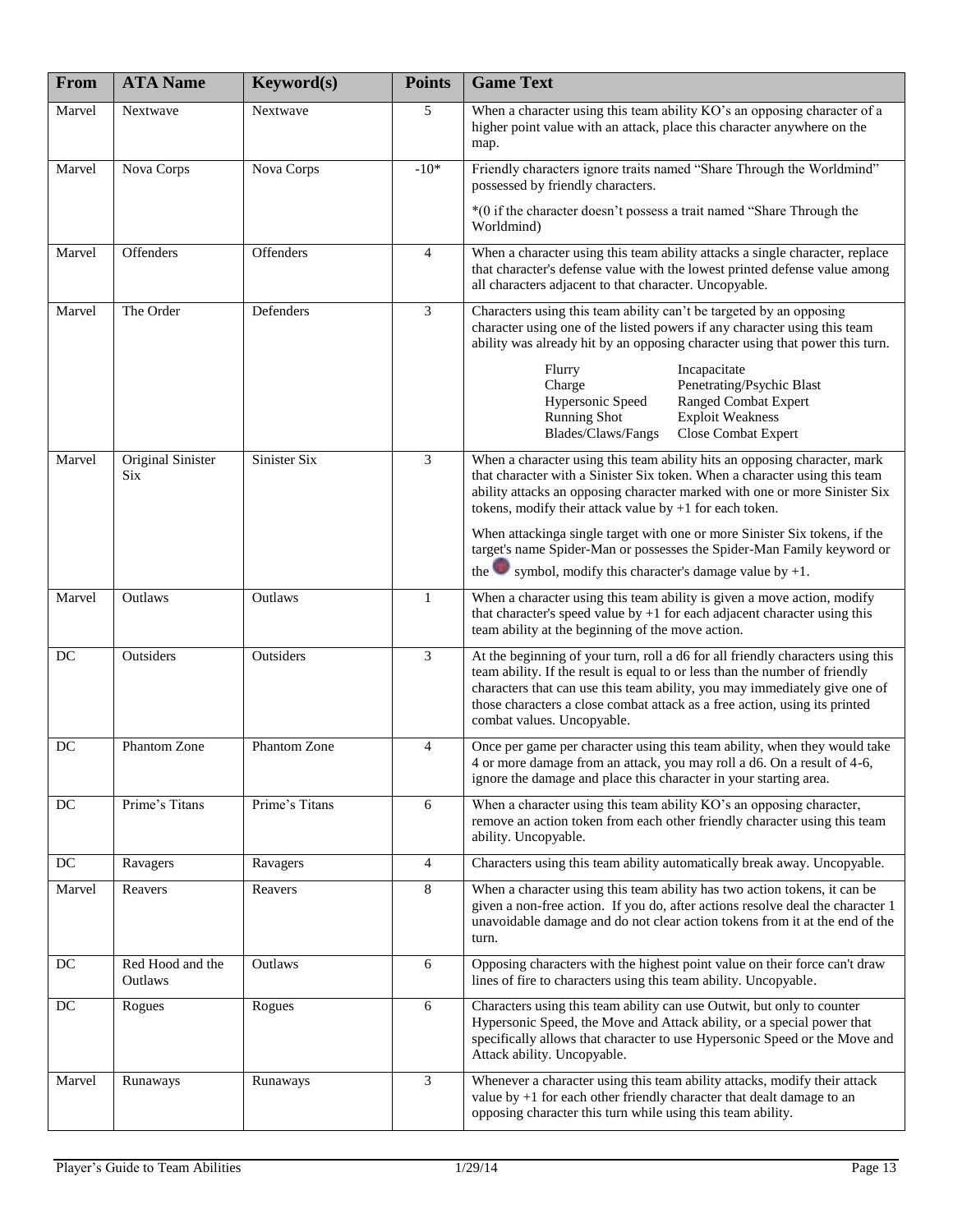| From   | <b>ATA Name</b>                                                                    | Keyword(s)                                      | <b>Points</b>  | <b>Game Text</b>                                                                                                                                                                                                                                                                              |
|--------|------------------------------------------------------------------------------------|-------------------------------------------------|----------------|-----------------------------------------------------------------------------------------------------------------------------------------------------------------------------------------------------------------------------------------------------------------------------------------------|
| Marvel | Savage Land                                                                        | Savage Land                                     | 3              | Once per game per character using this team ability, when they roll a d6 for<br>Blades/Claws/Fangs, if the result is a 1 that character may reroll the d6.                                                                                                                                    |
| Marvel | <b>Secret Avengers</b>                                                             | Avengers                                        | 5              | Characters using this team ability can't be the target of an opponent's<br>Outwit or Perplex unless they've been targeted with an attack previously in<br>the same turn.                                                                                                                      |
| Marvel | Secret Invasion                                                                    | Skrulls                                         | 2              | When a character using this team ability is targeted with an attack by an<br>opposing character with which it shares a keyword, modify this character's<br>defense value by $+1$ .                                                                                                            |
| DC     | Secret Six                                                                         | Secret Six                                      | 3              | Whenever a character using this team ability is KO'd, you may roll a d6<br>and subtract 2 (minimum 1). Deal that much damage, divided as you<br>choose, among any number of opposing characters adjacent to the square<br>the KO'd character occupied.                                        |
| Marvel | <b>Secret Warriors</b>                                                             | <b>Secret Warriors</b>                          | $\mathbf{1}$   | When you build your force, choose the H.A.M.M.E.R., HYDRA, or<br>S.H.I.E.L.D. keyword. Characters using this team ability also possess the<br>chosen keyword. Uncopyable.                                                                                                                     |
| Marvel | <b>Serpent Society</b>                                                             | Serpent Society or                              | $6*$           | Characters using this team ability can use Phasing/Teleport.                                                                                                                                                                                                                                  |
|        |                                                                                    | Serpent Squad                                   |                | *(0 if the character possesses the Serpent Society team symbol)                                                                                                                                                                                                                               |
| DC     | Shadowpact                                                                         | Shadowpact                                      | $\mathbf{1}$   | This character ignores the Mystics team ability.                                                                                                                                                                                                                                              |
| Marvel | Sinister Twelve                                                                    | Sinister Twelve                                 | $\overline{4}$ | When you have more characters on the map than each opponent, modify<br>the attack value of each character using this team ability by $+1$ .                                                                                                                                                   |
| DC     | The Society                                                                        | Secret Society of Super<br>Villains or Society  | 3              | Whenever a character using this team ability is targeted by Outwit, you roll<br>a d6. On a result of 4-6, the opposing character that targeted your character<br>can't use Outwit to target that character this turn. This team ability can't be<br>used by wild cards.                       |
| Marvel | Spider-Man Family                                                                  | Spider-Man Family                               | 10             | Characters using this team ability possess the Spider-Man team ability if<br>they don't already, and may use the Spider-Man team ability to copy the<br>team abilities of opposing characters as if they were friendly. Uncopyable.                                                           |
| Marvel | <b>Squadron Supreme</b>                                                            | Squadron Sinister or<br><b>Squadron Supreme</b> | 5              | *(3 if the character has the symbol)<br>While at least two friendly characters using this team ability are adjacent,<br>one of them of your choice can use Mind Control. This team ability can't<br>be used by wild cards.                                                                    |
| Marvel | Strategic Homeland<br>Intervention<br>Enforcement and<br><b>Logistics Division</b> | S.H.I.E.L.D.                                    | 3              | When a friendly character using this team ability uses Outwit, Perplex, or<br>Probability Control, modify its range value and the minimum range value<br>for the power by $+1$ for each other friendly character using this team<br>ability.                                                  |
| Marvel | Thunderbolts                                                                       | Thunderbolts                                    | 8              | Once at the beginning of the game, choose any one Marvel team ability<br>other than an additional team ability, a wild card team ability, or a team<br>ability that can't be used by wild cards. Characters using this team ability<br>can use the chosen team ability if they can't already. |
| Marvel | U-Foes                                                                             | U-Foes                                          | 3              | When a character using this team ability hits an opposing character with a<br>printed damage value of 4 or more, increase the damage dealt to that<br>character by 1.                                                                                                                         |
| Marvel | Universal Church<br>of Truth                                                       | Universal Church of<br>Truth                    | $\overline{4}$ | When an opposing character targets a character using this team ability with<br>an attack and misses, modify the defense value of all characters using this<br>team ability by $+1$ until the end of the turn.                                                                                 |
| DC     | Villains For Hire                                                                  | Villains For Hire                               | 6              | Choose a copyable team ability an opposing character possesses; characters<br>using this team ability can use that team ability for the entire game.                                                                                                                                          |
| DC     | White Lantern<br>Corps                                                             | White Lantern Corps                             | 3              | Place a number of tokens on this card equal to the number of characters<br>with the White Lantern Corps keyword with which you begin the game.<br>Immediately before any attack roll, you may remove one token to modify a<br>friendly character's defense value by $+1$ .                    |